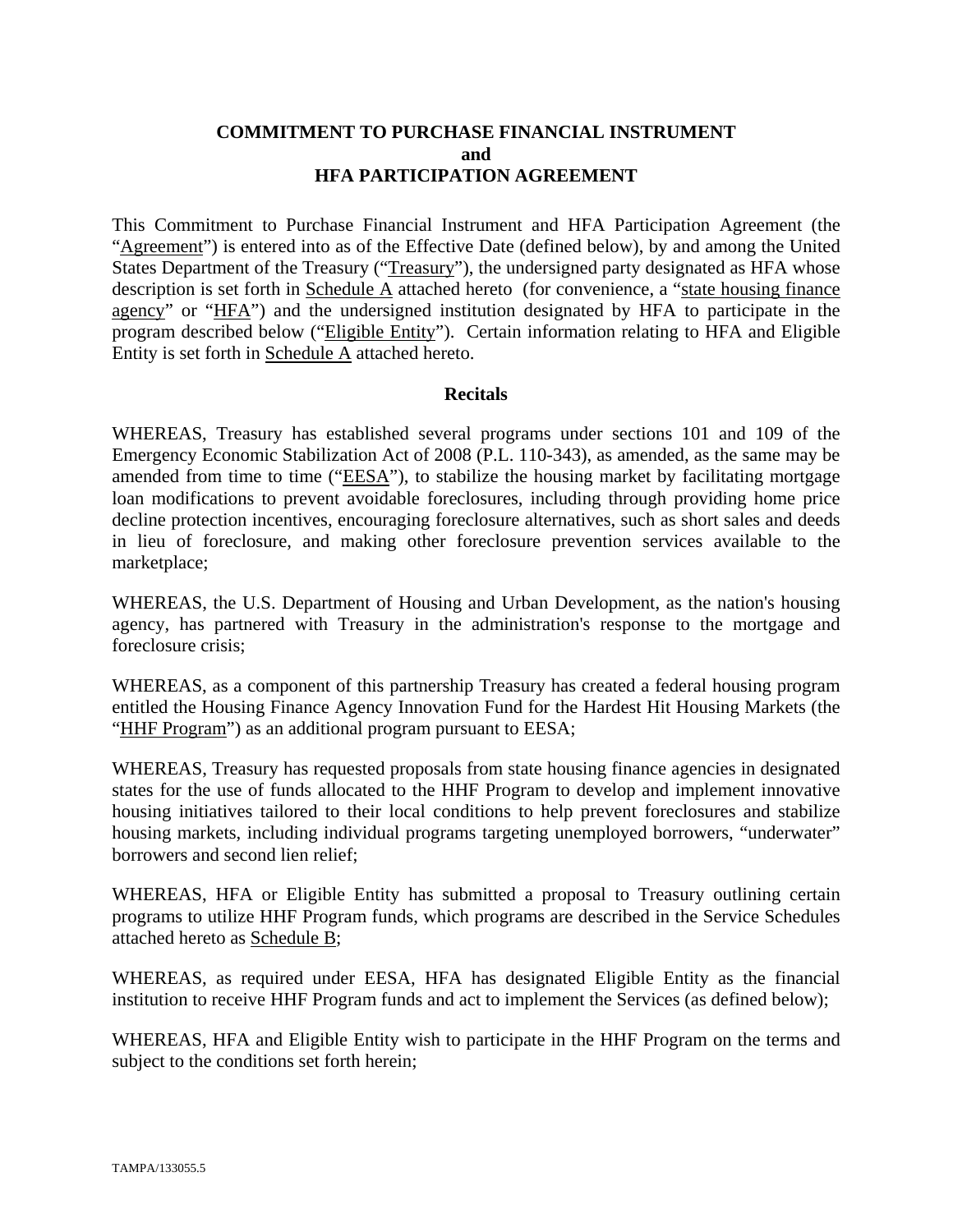Accordingly, in consideration of the representations, warranties, and mutual agreements set forth herein and for other good and valuable consideration, the receipt and sufficiency of which are hereby acknowledged, Treasury, HFA and Eligible Entity agree as follows.

## **Agreement**

# **1. Services**

A. Eligible Entity shall (i) contemporaneously with the execution and delivery of this Agreement, deliver a fully executed Financial Instrument (the "Financial Instrument") to Treasury evidencing its obligations under this Agreement, in the form attached hereto as Exhibit  $\overline{A}$ ; (ii) perform the duties and obligations set forth in this Agreement and the Financial Instrument; and (iii) provide and perform (or engage qualified vendors to provide and perform) the Services described in the Service Schedules (as defined below).

B. Contemporaneously with the execution and delivery of this Agreement, HFA and Eligible Entity shall deliver to Treasury multiple schedules (each a "Service Schedule" and together, the "Service Schedules") describing the services (the "Services") to be performed by Eligible Entity under the HHF Program. The Service Schedules will be numbered sequentially as Service Schedule B-1, Service Schedule B-2, et seq., and are referenced herein, collectively, as Schedule B.

C. Contemporaneously with the execution and delivery of this Agreement, HFA and Eligible Entity shall also deliver to Treasury a budget detailing the administrative expenses necessary to carry out the Services (the "Permitted Expenses"). The budget detailing the Permitted Expenses is attached hereto as Schedule C. Neither HFA nor Eligible Entity shall expend HHF Program funds for administrative expenses in excess of the total amount of the Permitted Expenses (reasonable variances between line items being permitted) without the prior consent of Treasury, which may be withheld in Treasury's sole discretion. Additionally, all administrative expenses paid with HHF Program funds shall be accounted for and are subject to OMB Circular A-87 (revised 5/4/95, as further amended 8/29/97), which can be found at http://www.whitehouse.gov/omb/rewrite/circulars/a087/a087-all.html.

## **2. Representations, Warranties and Covenants**

A. **HFA and Eligible Entity.** HFA and Eligible Entity, each for themselves, make the following representations, warranties and covenants to Treasury and the truth and accuracy of such representations and warranties and compliance with and performance of such covenants are continuing obligations of HFA and Eligible Entity, each as to itself. In the event that any of the representations or warranties made herein cease to be true and correct or HFA or Eligible Entity breaches any of its covenants made herein, HFA or Eligible Entity, as the case may be, agrees to notify Treasury immediately and the same shall constitute an Event of Default hereunder.

(1) HFA and Eligible Entity each represent and warrant that it is in compliance with, and covenants that all Services will be performed in compliance with, EESA and all Federal, state and local laws, regulations, regulatory guidance, statutes, ordinances, codes and requirements, applicable to the provision of the Services by HFA and Eligible Entity,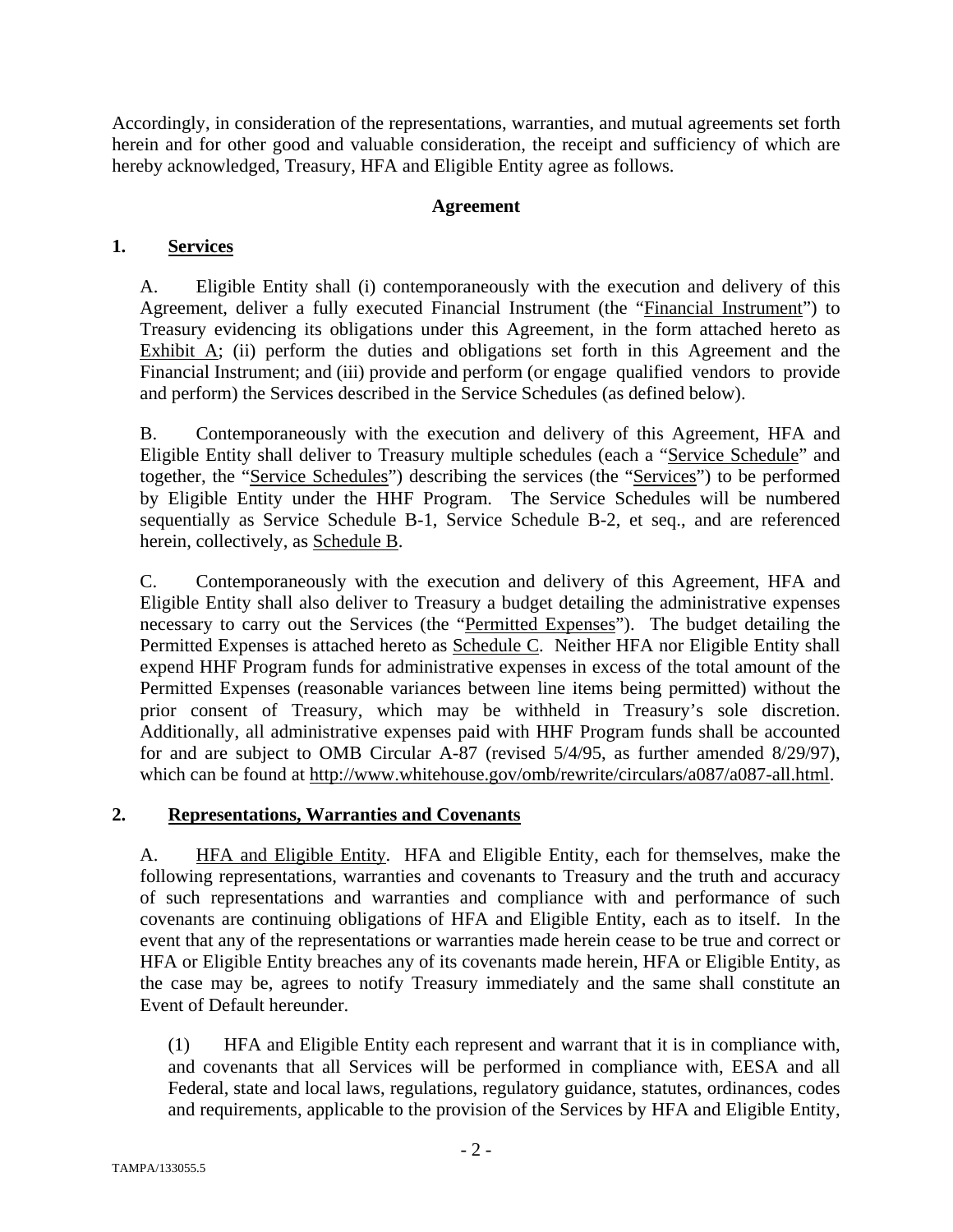or its officers, employees, agents or contractors, including, but not limited to, the Truth in Lending Act, 15 U.S.C. §1601 et seq., the Home Ownership and Equity Protection Act, 15 U.S.C. § 1639, the Federal Trade Commission Act, 15 U.S.C. § 41 et seq., the Equal Credit Opportunity Act, 15 U.S.C. § 701 et seq., the Fair Credit Reporting Act, 15 U.S.C. § 1681 et seq., the Fair Debt Collection Practices Act, 15 U.S.C. § 1692 et seq., the Real Estate Settlement Procedures Act, 12 U.S.C. §2601 et seq., the Fair Housing Act, 42 U.S.C. §3601, the Gramm Leach Bliley Act, 15 U.S.C. §6801-6809, and §§ 114 and 315 of the Fair and Accurate Credit Transactions Act of 2003 (the "FACT Act"), 15 U.S.C. §§ 1681m(e) and 1681c(h), and all other Federal and state laws and regulations applicable thereto, including, without limitation, those designed to prevent unfair, discriminatory or predatory lending practices, tenant rights and licensing (collectively, the "Applicable Laws").

(2) The performance of the Services will not conflict with, or be prohibited in any way by, the Applicable Laws or any agreement or restriction by which HFA or Eligible Entity is bound. Neither HFA nor Eligible Entity is aware of any other legal, financial or other impediments to performing the Services or its obligations under this Agreement, and shall promptly notify Treasury of any such impediments which may impair its ability to perform the Services or its obligations under this Agreement, as applicable. Neither HFA nor Eligible Entity is delinquent on any Federal tax obligation or any other debt owed to the United States or collected by the United States for the benefit of others, excluding any debts or obligations that are being contested by it in good faith.

(3) Neither HFA nor Eligible Entity has received written notice of any action, suit, restraining order, injunction, investigation, proceeding or inquiry at law or in equity, pending or threatened, by or before any judicial, quasi-judicial, legislative or administrative court, agency or authority, or any arbitrator, nor to the best of HFA's and Eligible Entity's knowledge is there any basis for any of the foregoing, wherein an unfavorable determination, ruling or finding would materially adversely affect the validity or enforceability of this Agreement, the Financial Instrument or the ability of HFA or Eligible Entity to perform its respective obligations hereunder and thereunder.

(4) HFA and Eligible Entity each covenants that: (i) it will perform its obligations in accordance with this Agreement and Applicable Laws, and will promptly provide such performance or other reporting as may be required by Treasury, the Government Accountability Office ("GAO"), Congressional Oversight Panel or the Special Inspector General of the Troubled Asset Relief Program ("SIGTARP"); (ii) it will maintain complete, accurate and appropriate records of, and supporting documentation for, all Services provided in connection with the HHF Program; (iii) all Services will be offered and performed in accordance with the Service Schedules, fully documented and serviced, or otherwise performed, in accordance with this Agreement and EESA; and (iv) all data, collection information and other information reported by HFA or Eligible Entity to Treasury under this Agreement, including, but not limited to, information that is relied upon by Treasury in calculating the Purchase Price (as defined below) or in performing any compliance review will be true, complete and accurate in all material respects, and consistent with all relevant business records, as and when provided.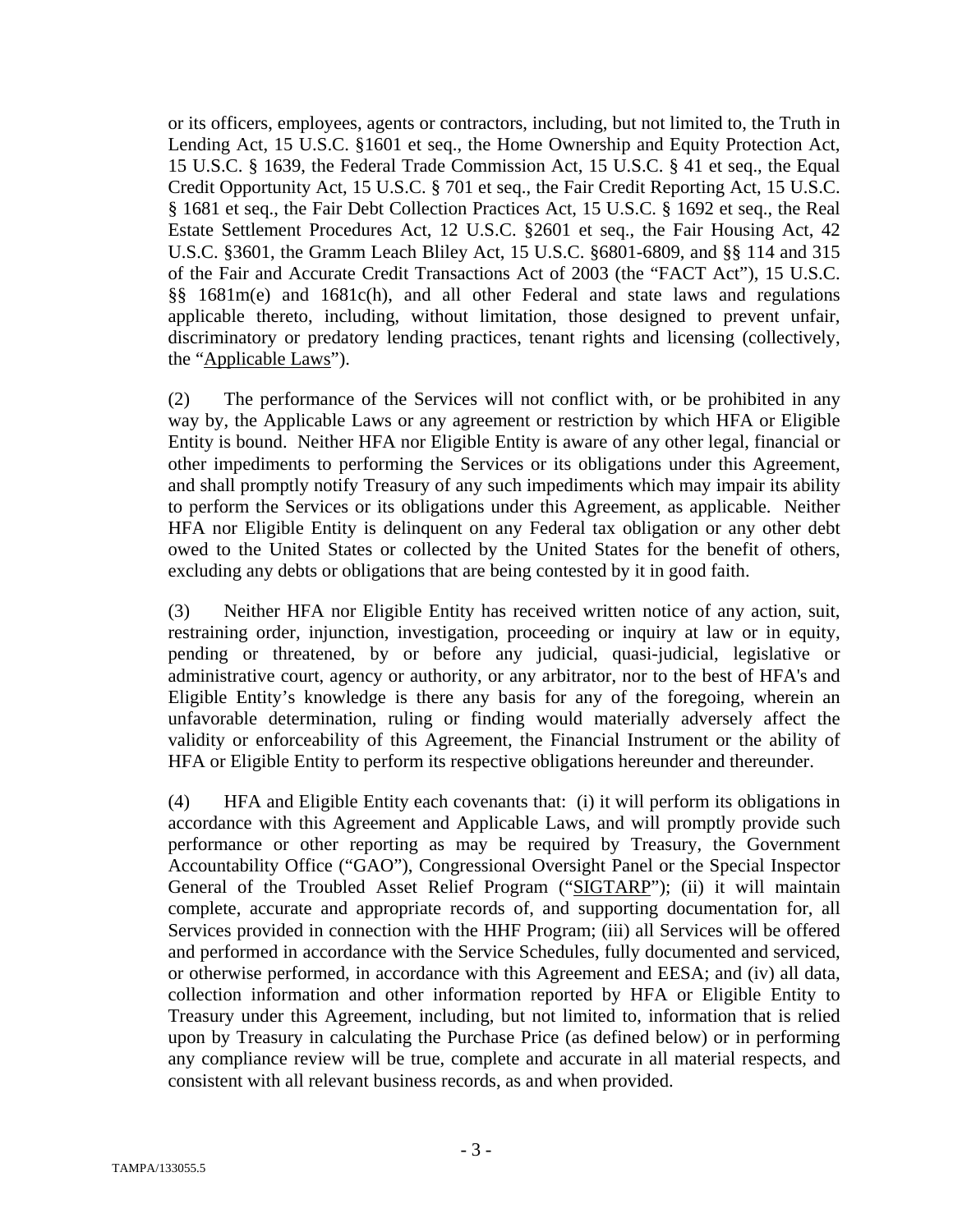(5) HFA and Eligible Entity each covenants that it will: (i) perform the Services and obligations required under this Agreement in accordance with the practices, high professional standards of care, and degree of attention used in a well-managed operation, and no less than that which HFA or Eligible Entity exercises or would exercise for itself under similar circumstances; and (ii) use qualified individuals with suitable training, education, experience and skills to perform the Services. HFA and Eligible Entity each acknowledges that HHF Program participation may require changes to, or the augmentation of, its systems, staffing and procedures, and covenants and agrees to take all reasonable actions necessary to ensure it has the capacity to implement the Services in accordance with this Agreement.

(6) HFA and Eligible Entity each covenants that it will comply with all regulations on conflicts of interest that are applicable to HFA or Eligible Entity, as the case may be, in connection with the conduct of its business and performance of the Services and all conflicts of interest and non-disclosure obligations and restrictions and related mitigation procedures set forth in this Agreement.

(7) HFA and Eligible Entity each acknowledges that the provision of false or misleading information to Treasury in connection with the HHF Program or the Services may constitute a violation of: (a) Federal criminal law involving fraud, conflict of interest, bribery, or gratuity violations found in Title 18 of the United States Code; or (b) the civil False Claims Act (31 U.S.C. §§ 3729-3733). HFA and Eligible Entity each covenants to immediately disclose to Treasury any discovered credible evidence, in connection with this Agreement and the Services, that a management official, employee, or contractor of Eligible Entity has committed, or may have committed, a violation of the referenced statutes or other wrongdoing.

(8) HFA and Eligible Entity each covenants to disclose to Treasury any other material facts or information in its possession that Treasury should expect to know about HFA or Eligible Entity or its employees, management officials or contractors to help protect the reputational interests of Treasury in connection with the HHF Program.

(9) HFA and Eligible Entity shall each be responsible for the supervision and management of any contractor it engages to assist in the performance of the Services or any obligation under this Agreement. HFA or Eligible Entity, as applicable, shall remove and replace any contractor that it deems as failing to perform. HFA and Eligible Entity shall each ensure that all of its contractors comply with the terms and provisions of this Agreement. Each of HFA and Eligible Entity shall be responsible for the acts or omissions of its respective contractors as if the acts or omissions were by the HFA or Eligible Entity, respectively.

(10) HFA and Eligible Entity each covenants that it will timely inform Treasury of any anticipated or actual Event of Default and of any suspected or actual Act of Bad Faith (defined below).

(11) HFA and Eligible Entity each acknowledges that Treasury may be required to respond, pursuant to the Privacy Act of 1974 (the "Privacy Act"), 5 U.S.C. § 552a, to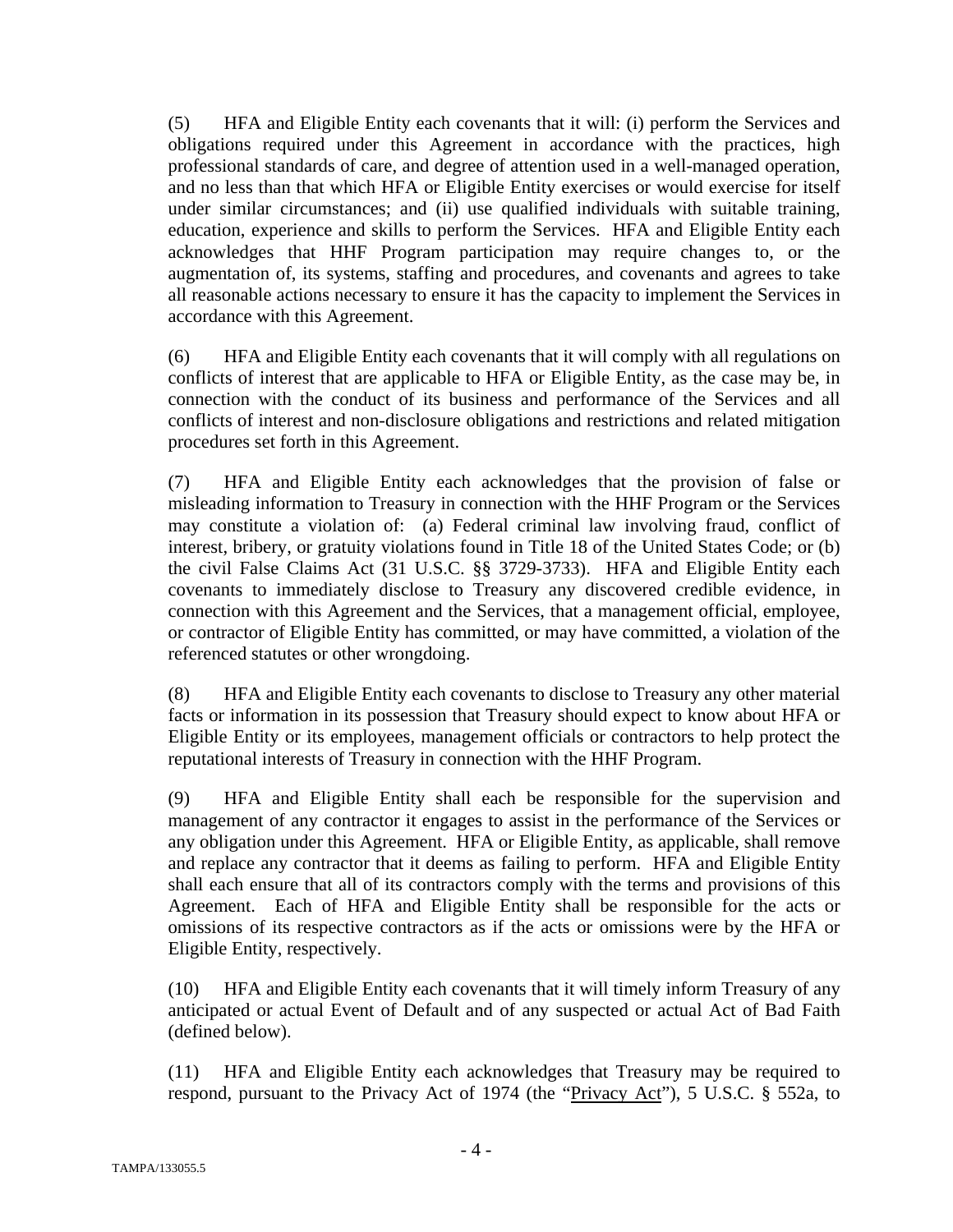inquiries from borrowers and, pursuant to the Freedom of Information Act (the "Freedom of Information Act"), 5 U.S.C. § 552, to inquiries from other parties, as well as formal inquiries from Congressional committees and members, the Government Accounting Office, Inspectors General and other government entities, as well as media and consumer advocacy group inquiries about the HHF Program and its effectiveness. HFA and Eligible Entity each covenants that it will respond promptly and accurately to all search requests made by Treasury, comply with any related procedures which Treasury may establish, and provide related training to employees and contractors.

(12) HFA and Eligible Entity each acknowledges that Treasury, SIGTARP, GAO and other parties designated by Treasury or under Applicable Laws shall have the right during normal business hours to conduct unannounced, informal onsite visits and to conduct formal onsite and offsite physical, personnel and information technology testing, security reviews, and audits of HFA and/or Eligible Entity and to examine all books, records and data related to the Services provided and Purchase Price received in connection with the Services.

(13) HFA and Eligible Entity each covenants that it will promptly take corrective and remedial actions associated with reporting and reviews as directed by Treasury or its designee and provide to Treasury evidence of the effective implementation of corrective and remedial actions as Treasury shall require. HFA and Eligible Entity each acknowledges that Treasury may conduct additional reviews based on its findings and the corrective actions taken by HFA and/or Eligible Entity.

(14) In addition to any obligation to retain financial and accounting records under Applicable Laws, HFA and Eligible Entity each covenants to retain all data, books, reports, documents, audit logs and records, including electronic records, or copies thereof, related to its obligations under this Agreement and the performance of the Services, as applicable. In addition, HFA and Eligible Entity each agrees to maintain a copy of all computer systems and application software necessary to review and analyze these electronic records or copies of such records. Unless otherwise directed by Treasury, HFA and Eligible Entity shall each retain these records for at least three (3) years from the End of Term, or for such longer period as may be required pursuant to Applicable Laws. Treasury may also notify HFA and/or Eligible Entity from time to time of any additional record retention requirements resulting from litigation and regulatory investigations in which Treasury or any agents of the United States may have an interest, and HFA and Eligible Entity each agrees to comply with these litigation and regulatory investigations requirements. "End of Term" shall mean the date that the Services performed under all Service Schedules are fully complete, excluding administrative functions (e.g. the last homeowner is assisted and any loan provided to such homeowner is either repaid or fully forgiven).

(15) HFA and Eligible Entity shall each provide a bring-down certificate as to its continuing compliance with, and the truth and accuracy of, the representations and warranties set forth in this Agreement and the Financial Instrument, as applicable, annually, on each anniversary of the Effective Date during the Term (as defined below), in the form attached hereto as Exhibit B-1 with respect to the HFA (the "HFA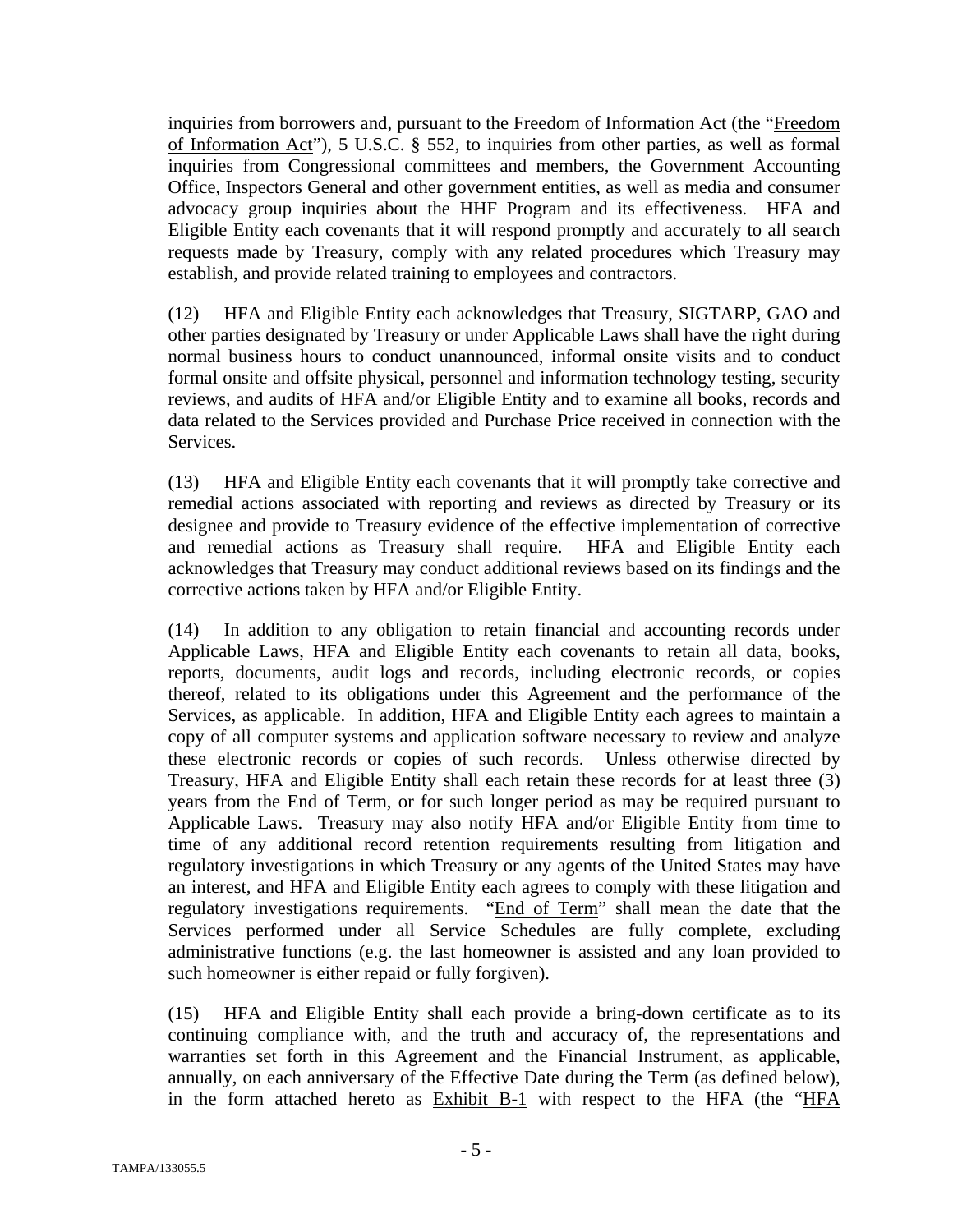Certification") and Exhibit B-2 with respect to the Eligible Entity (the "Eligible Entity Certification").

B. Eligible Entity. Additionally, Eligible Entity hereby makes the following representations, warranties and covenants to Treasury and the truth and accuracy of such representations and warranties and compliance with and performance of such covenants are continuing obligations of Eligible Entity. In the event that any of the representations or warranties made herein ceases to be true and correct or Eligible Entity breaches any of its covenants made herein, Eligible Entity agrees to notify Treasury immediately and the same shall constitute an Event of Default hereunder.

(1) Eligible Entity constitutes a "financial institution" as such term is defined in section 3(5) of EESA, has the legal power to receive funds from Treasury under the HHF Program, and has been designated by HFA to, and hereby agrees to, provide the Services and implement HFA's proposal to Treasury under the HHF Program.

(2) Eligible Entity is established under the laws of the United States or any state, territory, or possession of the United States or the District of Columbia, has significant operations in the United States and is not an agency or instrumentality of, or owned directly or indirectly by, any foreign government.

(3) Eligible Entity is duly formed and validly existing and has the full corporate power and authority to enter into, execute, and deliver this Agreement, the Financial Instrument and any other closing documentation delivered to Treasury in connection with this Agreement or the Financial Instrument, and to perform its obligations hereunder and thereunder. Eligible Entity has, and its officers, employees, agents and contractors providing the Services have, or will have prior to performing the Services, obtained all licenses and any other approvals or consents required by law to carry on its business as now being conducted and as contemplated by this Agreement.

C. HFA. Additionally, HFA hereby makes the following representations, warranties and covenants to Treasury and the truth and accuracy of such representations and warranties and compliance with and performance of such covenants are continuing obligations of HFA. In the event that any of the representations or warranties made herein cease to be true and correct or HFA breaches any of its covenants made herein, HFA agrees to notify Treasury immediately and the same shall constitute an Event of Default hereunder.

(1) HFA is an instrumentality of the State as indicated in Schedule A.

(2) HFA has full legal power and authority to enter into, execute, and deliver this Agreement and any other closing documentation delivered to Treasury in connection with this Agreement, and to perform its obligations hereunder and thereunder.

D. Representations and Warranties. The foregoing representations and warranties set forth in this Section 2 are hereby qualified and/or limited by the provisions set forth in Schedule D attached hereto and incorporated herein.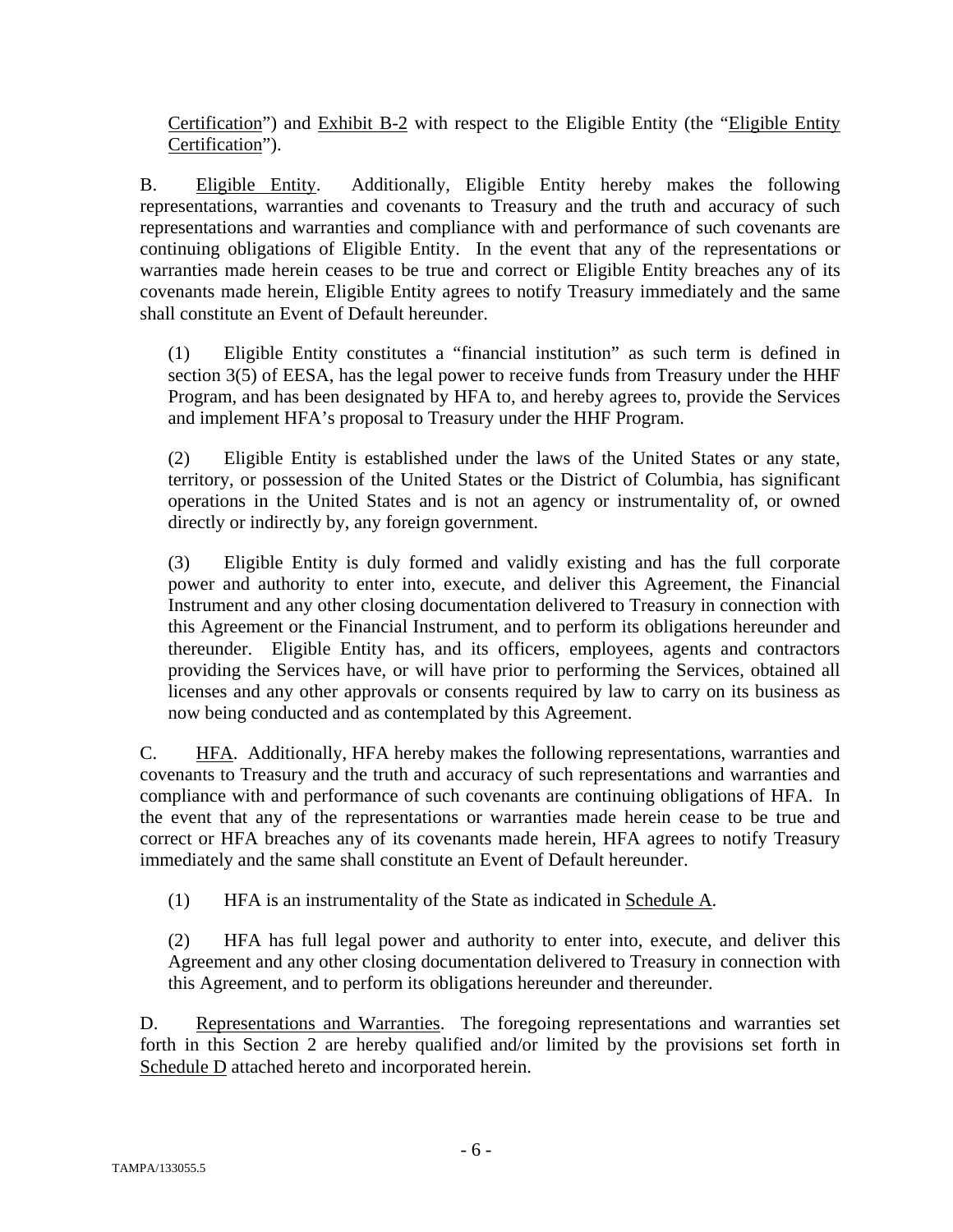# **3. Agreement to Purchase Financial Instrument; Payment of Purchase Price; Grant of Security Interest**

A. Treasury shall purchase, and Eligible Entity shall sell to Treasury, the Financial Instrument that is executed and delivered by Eligible Entity in the form attached hereto as Exhibit A, in consideration for the payment by Treasury of such amount as shall be set forth in Schedule A as the Purchase Price (the "Purchase Price"). Payment of the Purchase Price by Treasury shall be made in draws (each, a "Capital Draw" and collectively, the "Capital Draws"). In order to make a Capital Draw, Eligible Entity shall submit to Treasury and its designee a request for payment (a "Capital Draw Request") no less than ten (10) business days prior to the date such Capital Draw is requested to be paid. Notwithstanding anything in the Service Schedules to the contrary, Treasury shall not approve a Capital Draw Request for a Capital Draw in an amount less than 2.5%, or more than 20%, of the Program Participation Cap (defined below). In addition, no Capital Draw Requests shall be approved by Treasury so long as Eligible Entity has HHF Program funds on hand of more than 5% of the Program Participation Cap. The form of Capital Draw Request is attached hereto as Exhibit C.

B. The conditions precedent Treasury's execution and delivery of this Agreement and the payment by Treasury of the first Capital Draw are: (i) HFA's execution and delivery of this Agreement with attached complete and approved Service Schedules, Exhibits and any other closing documents, certificates or legal opinions as shall be required by Treasury to be delivered by HFA; (ii) Eligible Entity's execution and delivery of this Agreement with attached complete and approved Service Schedules, Exhibits, the Financial Instrument and any other closing documents, certificates or legal opinions as shall be required by Treasury to be delivered by Eligible Entity; (iii) the delivery of a legal opinion of counsel to HFA, which may be internal legal counsel, in substantially the form attached hereto as Exhibit D-1; and (iv) the delivery of a legal opinion of counsel to Eligible Entity, which may be internal legal counsel, in substantially the form attached hereto as Exhibit D-2.

C. The conditions precedent to payment by Treasury of any subsequent Capital Draws are: (i) delivery to Treasury and its designee of an executed and completed Capital Draw Request using the form attached hereto as Exhibit C, without modification other than completing requested information fields, and any certifications or information as may be required by Treasury or its designee; (ii) the performance by Eligible Entity of the Services described in the Service Schedules, in accordance with the terms and conditions of this Agreement, to the satisfaction of Treasury; and (iii) the satisfaction by HFA and Eligible Entity of such other obligations as are set forth in this Agreement.

D. The value of this Agreement is limited to the amount set forth in Schedule  $\overline{A}$  as the Purchase Price (the "Program Participation Cap"). Accordingly, the aggregate Purchase Price payable to Eligible Entity under this Agreement with respect to all Services described on the Service Schedules may not exceed the amount of the Program Participation Cap.

E. In the event of a discrepancy or error in the amount of the Purchase Price paid hereunder, at Treasury's election, (i) Eligible Entity shall remit to Treasury the amount of any overpayment within ten (10) business days of receiving a refund request from Treasury,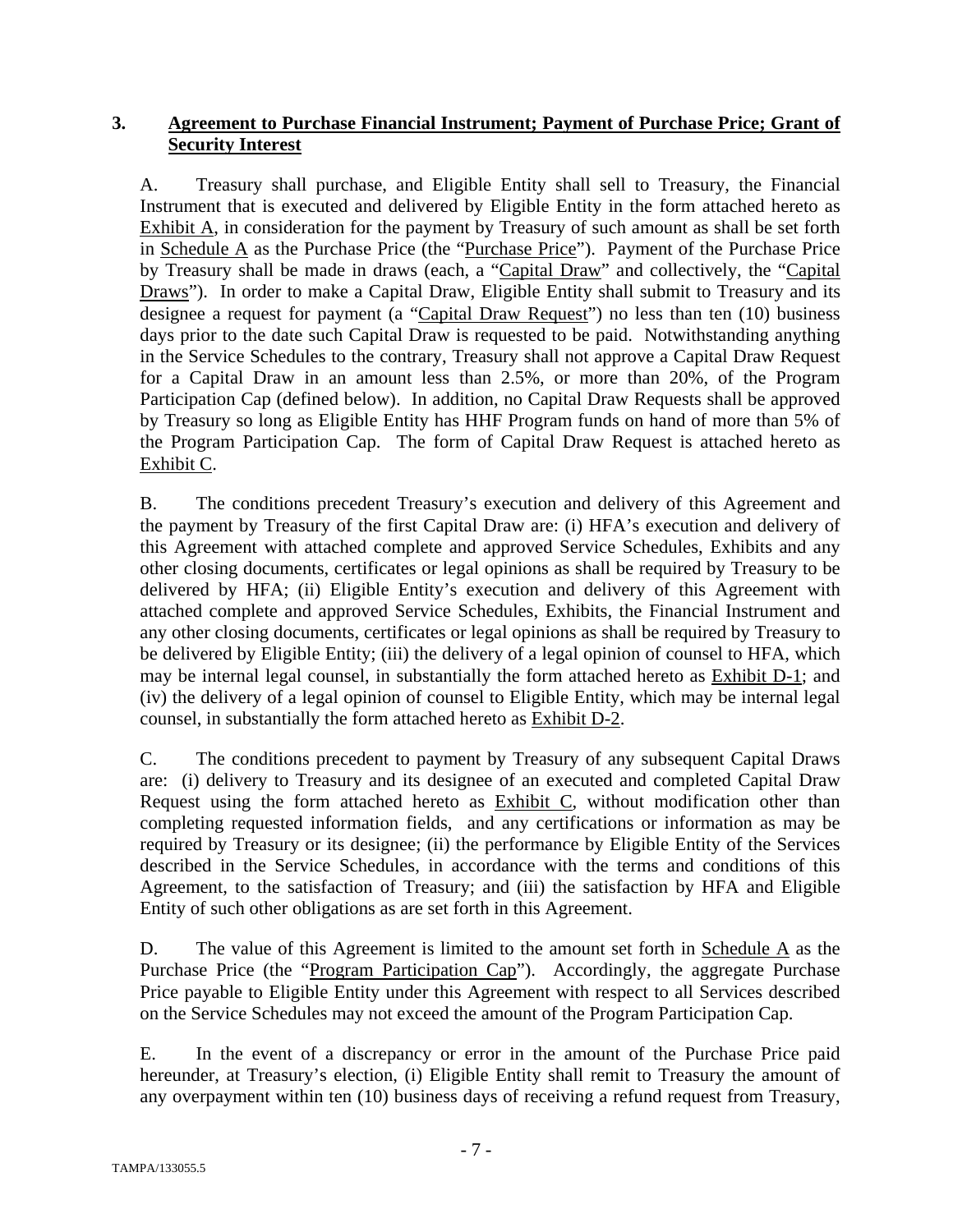or (ii) Treasury may offset the amount of the overpayment against the next Capital Draw, upon written notice to Eligible Entity. It is understood that HFA shall not be required to advance any funds pursuant to this subsection.

F. At the election of Treasury and with prior notice to Eligible Entity, Treasury may deduct from any amount payable to Eligible Entity any amount that Eligible Entity or HFA is obligated to reimburse Treasury or the United States government.

G. The proceeds of each Capital Draw shall be deposited in an account (the "Depository Account") held by The Bank of New York Mellon or such other depository institution chosen by Treasury in its sole discretion (the "Depository"), the account title, account number and other identifying information for which are provided in Schedule A. The Depository Account shall be used as Eligible Entity's operating account for its performance of the Services and other obligations set forth in the Financial Instrument and this Agreement. As security for the performance of the Services and the other obligations of Eligible Entity under this Agreement and the Financial Instrument, Eligible Entity hereby grants to Treasury a first lien priority security interest in the Depository Account and in any moneys, or investments, if any, held therein. Eligible Entity shall enter into a deposit account control agreement with Treasury and the Depository, in form and substance acceptable to Treasury. Eligible Entity shall file a financing statement (and any continuation thereof required by law to maintain the perfection of the lien) identifying Eligible Entity as "debtor," Treasury as "secured party" and describing the Depository Account in the UCC filing office for perfecting nonpossessory security interests in tangible and intangible personal property of Eligible Entity or such other filing offices as Treasury may require. Copies of all filings and continuation statements shall be provided to Treasury promptly after filing. Funds held in the Depository Account may be invested in: (i) Cash, (ii) bank deposits, (iii) United States Treasury securities with maturities of not more than ninety (90) calendar days, (iv) money market mutual funds that (a) are registered with the SEC and regulated under Rule 2a-7 promulgated under the Investment Company Act of 1940 and (b) invested exclusively in direct obligations of the United States of America or obligations the prompt payment of the principal of and interest on which is unconditionally guaranteed by the United States of America and (v) any other investment approved by Treasury in writing.

## **4. Oversight; Internal Control Program**

A. HFA shall develop and maintain operational and performance metrics and maintain a detailed financial reporting system to track, to the satisfaction of Treasury, homeowners receiving assistance from Eligible Entity, including metrics used to measure the effectiveness of the Services against the stated objectives of Treasury and HFA pursuant to the Service Schedules. Such information shall be compiled into a report in a form that will be provided by Treasury and may be modified from time to time as Treasury determines (the "Performance Report"); provided that Treasury, in its sole discretion, may modify the form of the Performance Report at any time. HFA shall submit the Performance Report to Treasury or its designee on a periodic basis and as otherwise requested by Treasury and shall also post the completed Performance Report to its website quarterly (based on a calendar year) by the fifteenth (15th) day of the second month following the end of such quarter. Treasury, in its sole discretion, may request that HFA modify its performance criteria or seek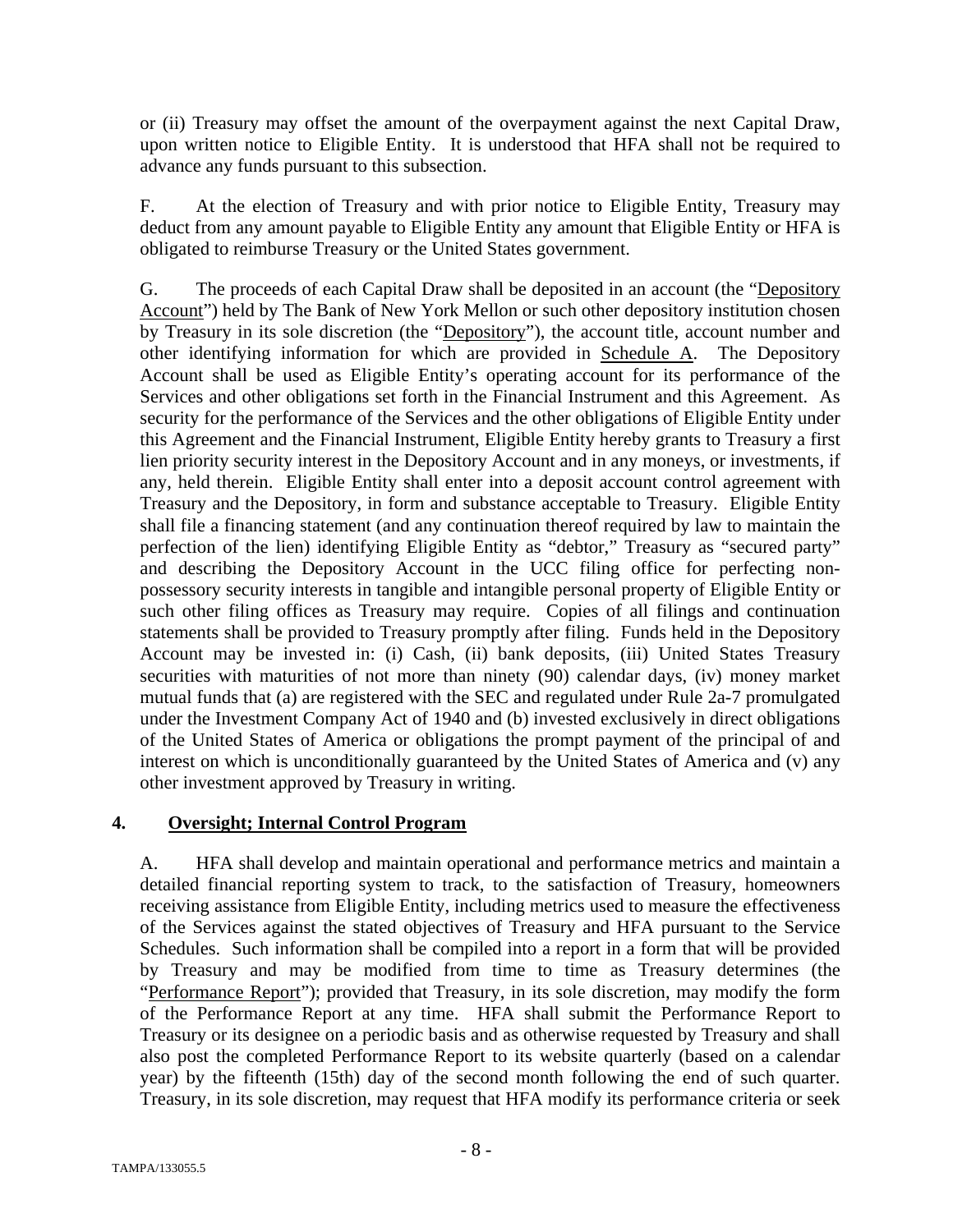additional metrics as necessary. Treasury may make any or all data reported by HFA available to the public. It is Treasury's policy not to release personal indentifying information in its possession unless required to do so by law.

B. Eligible Entity shall develop, enforce and review on a quarterly basis for effectiveness, an internal control program designed to minimize the risk of fraud, mitigate conflicts of interest, maximize operational efficiency and effectiveness and ensure effective delivery of Services and compliance with this Agreement, EESA and Applicable Laws to the satisfaction of Treasury (the "Internal Control Program"). The Internal Control Program must include documentation of the control objectives for the Services, the associated control techniques, and mechanisms for testing and validating the controls. Eligible Entity shall monitor its contractors, if any, as part of the Internal Control Program. Eligible Entity shall certify, and provide an independent verification of the effectiveness of the Internal Control Program in accordance with a reporting form that will be provided by Treasury and may be modified from time to time as Treasury determines, at least annually no later than one hundred twenty (120) days after the end of Eligible Entity's fiscal year, including an assessment prior to the initial distribution of funds to perform Services, or at a reasonable time thereafter with the consent of Treasury, to ensure that Eligible Entity has taken appropriate steps to meet the HHF Program objectives. Said independent verification may be provided by a third party contractor or a governmental entity or department of the State so long as such entity or department is separate and distinct from HFA and Eligible Entity (e.g. the State Inspector General). Notwithstanding the foregoing, Eligible Entity shall be permitted to seek approval from Treasury to make a Capital Draw to conduct a pilot or test of certain or all of the Services prior to full launch of the same.

C. HFA and Eligible Entity acknowledge that Treasury may develop and implement practices to monitor and detect fraud related to loan modifications and any other programs contemplated pursuant to the Services and to monitor compliance with applicable consumer protection and fair lending laws, including among other laws, the Applicable Laws. HFA and Eligible Entity covenant that they will fully and promptly cooperate with Treasury's inquiries about any alleged, perceived or actual fraud and comply with any anti-fraud and legal compliance procedures which Treasury may require.

D. HFA and Eligible Entity covenant that they will together develop and implement an internal control program to ensure that HHF Program participants are meeting program requirements; to monitor, detect and prevent loan modification fraud; and to monitor compliance with applicable laws and regulations, including consumer protection and fair lending laws, among other things (the "Internal Antifraud and Compliance Monitoring Program"). The Internal Antifraud and Compliance Monitoring Program shall be developed and complete within ninety (90) days from the Effective Date, unless Treasury, in its sole discretion, consents to an extension of such time period. A copy of the plan for the Internal Antifraud and Compliance Monitoring Program, including, but not limited to, the approach, tools, techniques, staffing, cost and status of and time to implementation shall be submitted to Treasury within the time period set forth in the preceding sentence. HFA and Eligible Entity acknowledge that the Internal Antifraud and Compliance Monitoring Program will be monitored as provided in this Agreement. Each of HFA and Eligible Entity shall notify Treasury in writing if it desires to make any material modifications to its Internal Antifraud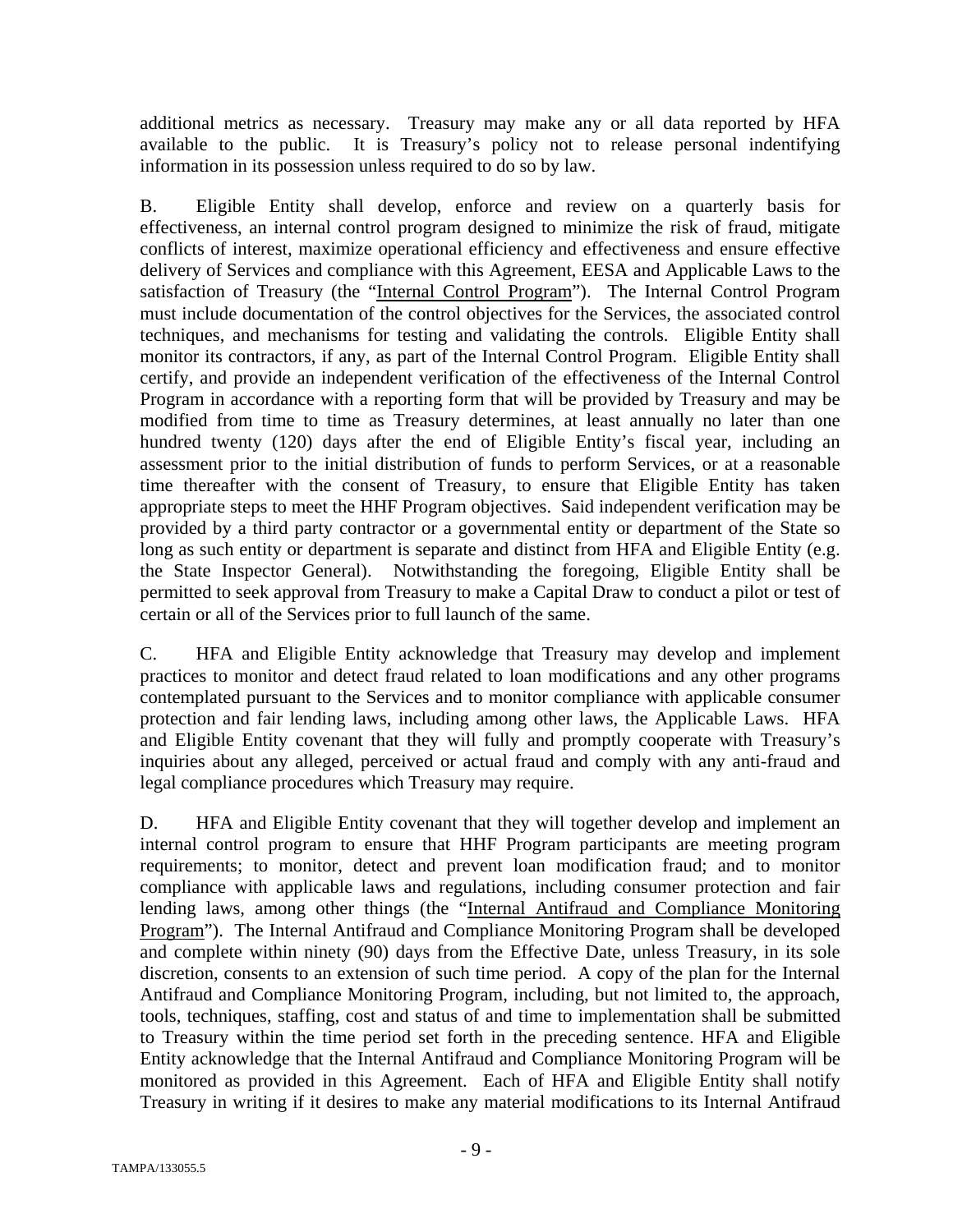and Compliance Monitoring Program and the same shall be subject to Treasury's approval. Additionally, HFA and Eligible Entity shall cooperate with Treasury with respect to its findings and any inquiries based on any review by Treasury or its designee of the Internal Antifraud and Compliance Monitoring Program or the results and data therefrom.

E. HFA and Eligible Entity shall provide Treasury or its designee with access to all internal control reviews and reports that relate to the Services, including those proposed by independent auditing firms, to enable Treasury to examine Eligible Entity and its contractors, if any, for compliance with applicable provisions of EESA, the HHF Program, this Agreement and Applicable Laws. A copy of the reviews and reports will be provided to Treasury upon request.

F. HFA and Eligible Entity shall respond promptly to Treasury's request for information regarding how the Eligible Entity's program(s) described in the Service Schedules will interact with new or changed housing programs funded by EESA's Troubled Asset Relief Program.

G. HFA shall provide annual audited financial statements to Treasury no later than one hundred eighty (180) days after the end of its fiscal year, commencing with the first fiscal year ending after the Effective Date. Eligible Entity shall provide (i) quarterly unaudited financial statements to Treasury no later than forty-five (45) days after the end of each quarter commencing with the first full quarter ending after the Effective Date and (ii) annual audited financial statements to Treasury no later than one hundred twenty (120) days after the end of its fiscal year, commencing with the first fiscal year ending after the Effective Date.

# **5. Term**

A. The term of this Agreement shall begin on the Effective Date and extend to the End of Term or earlier termination of this Agreement by Treasury pursuant to the provisions hereof, or earlier suspension or termination of the Services by Treasury. Notwithstanding the foregoing, it is understood and agreed that certain administrative, monitoring, reporting, compliance and oversight obligations and requirements set forth in this Agreement and the Financial Instrument survive the expiration or termination of this Agreement or End of Term, and that funds are to be reserved as set forth in Schedule C to pay for the cost of the same.

B. This Agreement, or any of the Services implemented under this Agreement, may be terminated by Treasury prior to the end of the Term pursuant to Section 6 below.

## **6. Defaults, Acts of Bad Faith and Early Termination; Remedies for and Effects of Defaults, Acts of Bad Faith and Early Termination**

A. The following constitute events of default by HFA or Eligible Entity under this Agreement (each, an "Event of Default" and, collectively, the "Events of Default"):

(1) HFA or Eligible Entity breaches a covenant under this Agreement or fails to perform or comply with any of its obligations under this Agreement in any material respect, including any additional request made by Treasury as authorized herein, or the Financial Instrument, including, but not limited to, circumstances in which Eligible Entity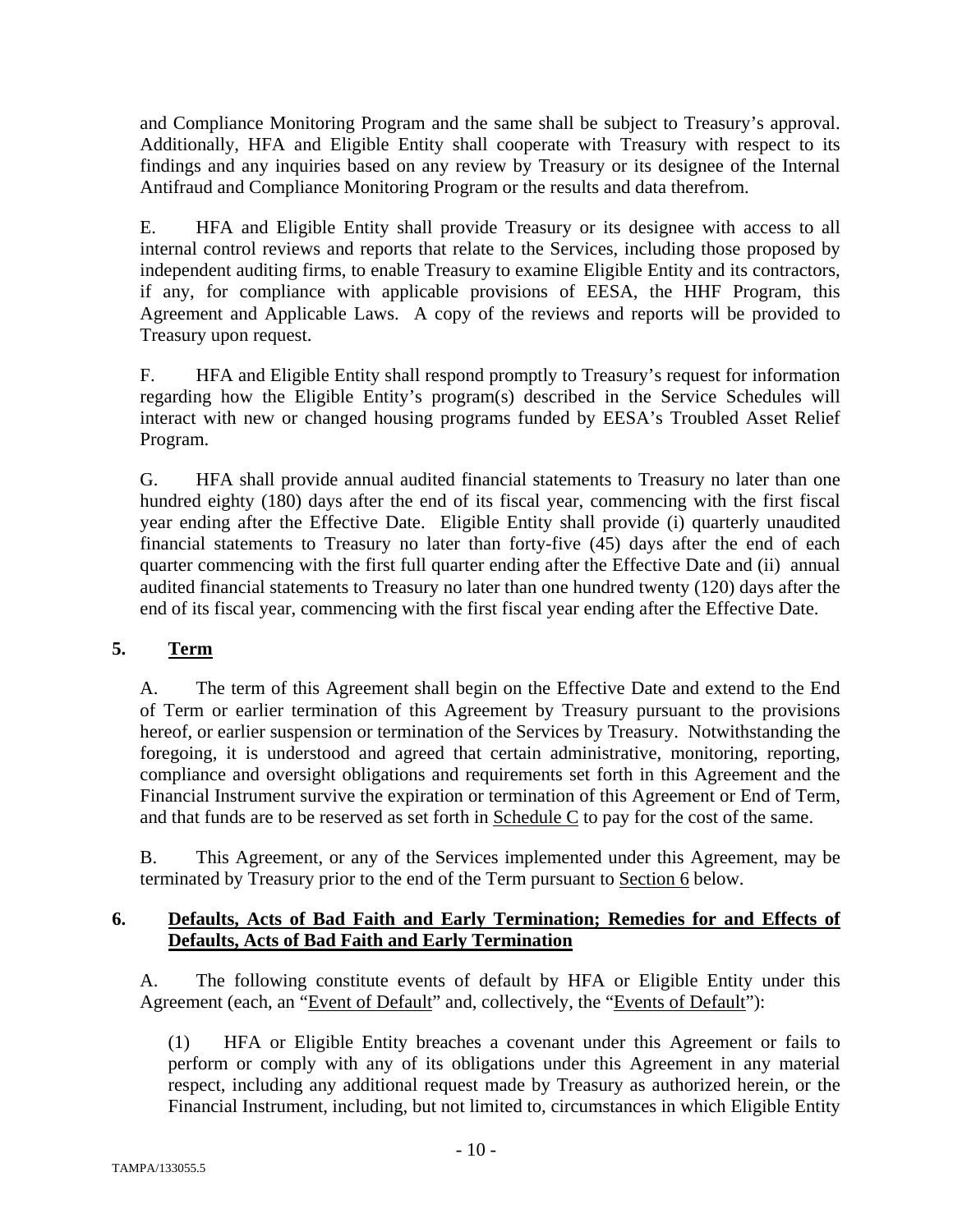fails to ensure that all eligibility criteria and other conditions precedent specified in this Agreement or EESA are satisfied prior to accepting any portion of the Purchase Price and/or effectuating any Services in connection with the HHF Program.

(2) HFA is dissolved or its existence as a unit or instrumentality of state government is terminated (unless HFA's duties, responsibilities and obligations as the state's housing finance agency, including specifically its duties, responsibilities and obligations under this Agreement, are transferred to and assumed by a successor state unit or instrumentality of state government approved by Treasury).

(3) Eligible Entity is dissolved or its legal existence is terminated (unless Eligible Entity's duties, responsibilities and obligations under this Agreement, are transferred to and assumed by a successor entity approved by Treasury).

(4) HFA or Eligible Entity: (a) ceases to do business as a going concern; (b) makes a general assignment for the benefit of, or enters into any arrangement with creditors in lieu thereof; (c) admits in writing its inability to pay its debts as they become due; (d) files a voluntary petition under any bankruptcy or insolvency law or files a voluntary petition under the reorganization or arrangement provisions of the laws of the United States or any other jurisdiction; (e) authorizes, applies for or consents to the appointment of a trustee or liquidator of all or substantially all of its assets; (f) has any substantial part of its property subjected to a levy, seizure, assignment or sale for or by any creditor or governmental agency; or (g) enters into an agreement or resolution to take any of the foregoing actions.

(5) HFA, Eligible Entity, any employee or contractor of HFA or Eligible Entity, or any employee or contractor of HFA's or Eligible Entity's contractors, commits a grossly negligent or reckless act, or willful or intentional misconduct (including, but not limited to, misrepresentation or fraud) in connection with the performance of the Services or this Agreement.

(6) Any representation or warranty made by HFA or Eligible Entity in this Agreement or any other certification provided pursuant to this Agreement, is or becomes false, misleading, incorrect, or incomplete in any material respect.

(7) Any failure to remit overpaid funds to Treasury in accordance with Section 3(D).

(8) An evaluation of performance that includes any specific findings by Treasury that HFA's or Eligible Entity's performance under any performance criteria set forth in the Service Schedules is insufficient.

(9) Any misapplication of, or levy on, funds held in the Depository Account.

(10) An Act of Bad Faith (defined below) involving an HHF Recipient (defined below) occurs, or is believed by Treasury to have occurred, in connection with the Services.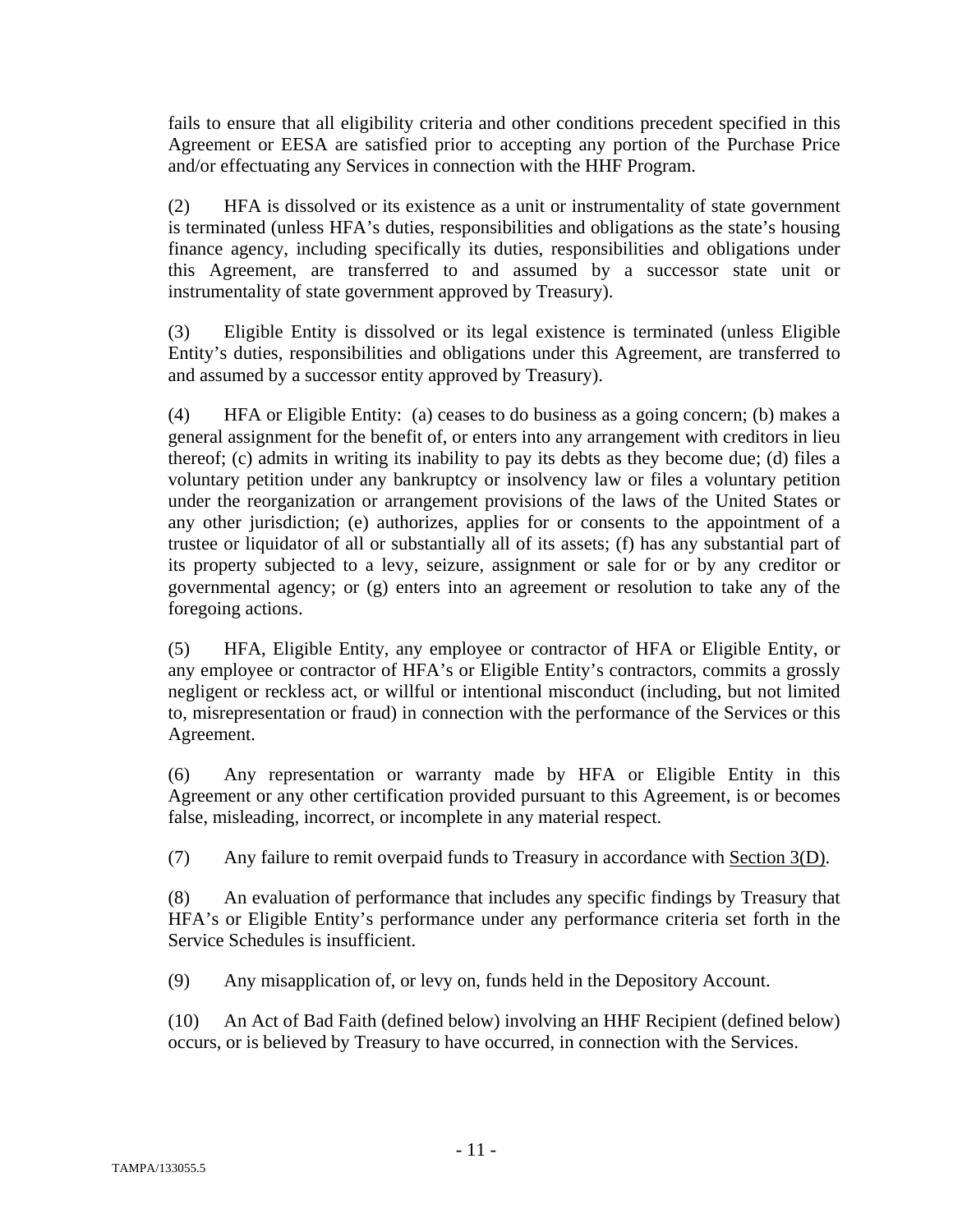B. Treasury, in its sole discretion, may take any or all of the following actions upon the occurrence of an Event of Default:

(1) Treasury may withhold some or all of the Purchase Price until, in Treasury's determination, HFA and/or Eligible Entity (as the case may be) has cured such Event of Default.

(2) Treasury may: (i) reduce the amounts payable to Eligible Entity under Section 3; and/or (ii) obtain repayment of prior payments made to Eligible Entity under Section 3 to the extent that such funds have not been expended or irrevocably committed by Eligible Entity.

(3) Treasury may require HFA and/or Eligible Entity to submit to additional administrative oversight, including, but not limited to, additional compliance controls and quality control reviews.

(4) Treasury may terminate this Agreement and cease its performance hereunder.

(5) Treasury may require HFA and/or Eligible Entity to submit to additional information and reporting requirements with respect to its financial condition and ability to continue to meet its obligations under this Agreement.

C. The following constitute acts of bad faith of servicers, lenders, borrowers, contractors or any other recipient of HHF Program funds (individually, an "HHF Recipient" or collectively "HHF Recipients") in connection with the Services (each, an "Act of Bad Faith" and, collectively, the "Acts of Bad Faith"): an HHF Recipient commits a grossly negligent act, willful or intentional misconduct, a reckless act (including, but not limited to, misrepresentation or fraud), each in connection with any of the Services (including, but not limited to, in connection with such HHF Recipient's response to questionnaires, the execution or delivery to HFA or Eligible Entity or Treasury of any of the agreements relating to such HHF Recipient's participation in the HHF Program and the production of supporting documentation therefor and in connection with any audit or review by Treasury, its attorneys, auditors or other consultants for compliance with the HHF Program requirements).

D. Treasury, in its sole discretion, may take any or all of the following actions if an Act of Bad Faith involving an HHF Recipient occurs, or is believed by Treasury to have occurred, in connection with the Services:

(1) Treasury may withhold all or any portion of the Purchase Price until, in Treasury's determination, the Act of Bad Faith has been cured or otherwise remedied to Treasury's satisfaction.

(2) Treasury may: (i) reduce the amounts payable to Eligible Entity under Section 3; (ii) obtain repayment of any or all prior payments made to Eligible Entity under Section 3 to the extent that such funds have not been expended or irrevocably committed by HFA or Eligible Entity; and/or (iii) work with Eligible Entity to obtain repayment from the HHF Recipients who have committed the Act of Bad Faith.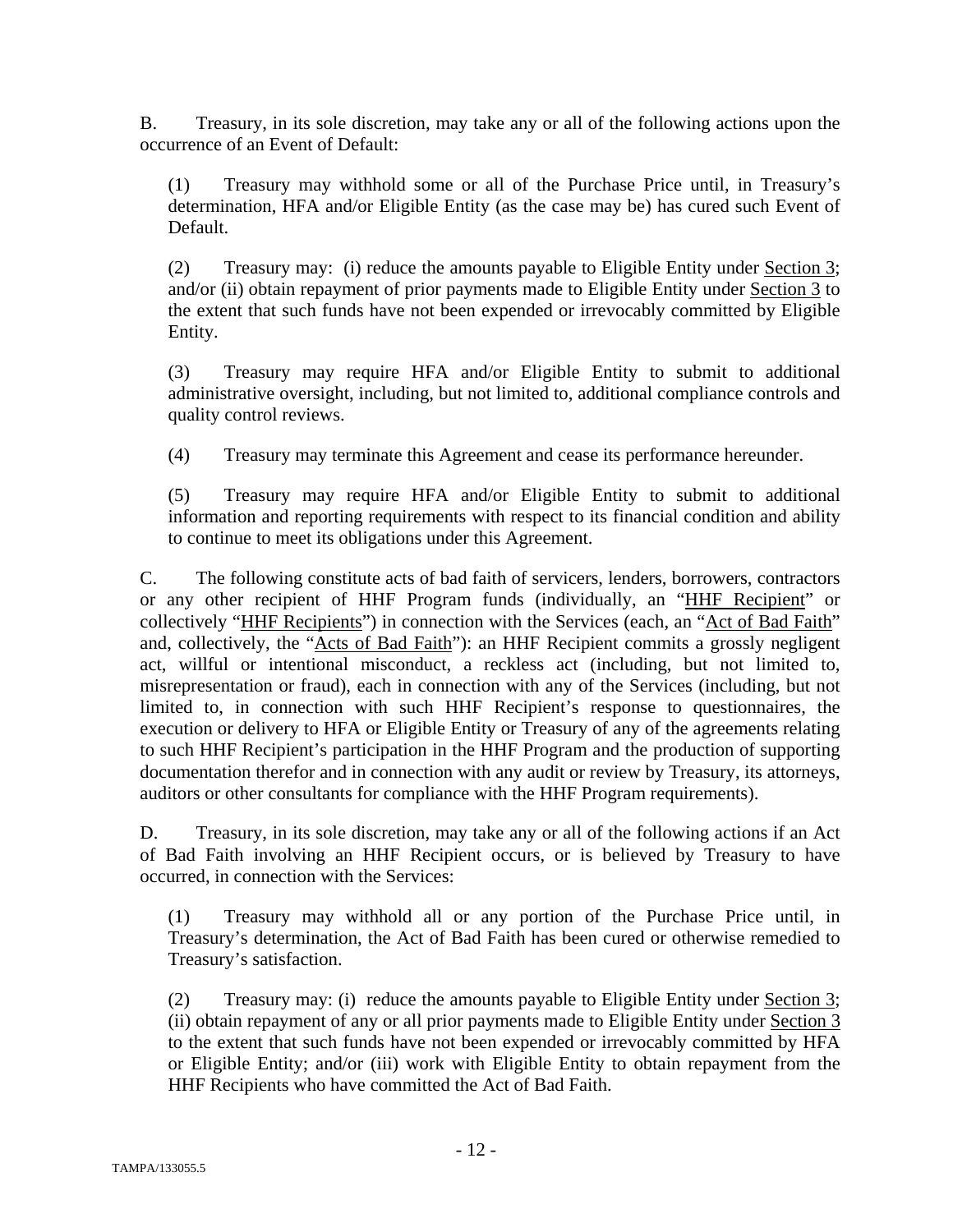(3) Treasury may require HFA or Eligible Entity to submit to additional administrative oversight, including, but not limited to, additional compliance controls and quality control reviews.

(4) Treasury may terminate this Agreement and cease its performance hereunder if Treasury believes that Acts of Bad Faith occur on a recurring basis, are widespread among the HHF Recipients, or occur in combination or in connection with one or more Events of Default by HFA or Eligible Entity.

(5) Treasury may require HFA and/or Eligible Entity to submit to additional information and reporting requirements with respect to its financial condition and ability to continue to meet its obligations under this Agreement.

E. In addition to the termination rights set forth above, Treasury may terminate this Agreement immediately upon written notice to Eligible Entity:

(1) in the event of a merger, acquisition, sale of substantially all assets or other change of control of Eligible Entity;

(2) in the event that a material term of this Agreement is determined to be prohibited or unenforceable as referred to in Section 13.C; or

(3) in the event the Financial Instrument is deemed to be unenforceable in its entirety.

F. In the event that this Agreement is terminated in connection with an Event of Default by HFA or Eligible Entity, no portion of the Purchase Price will be paid to Eligible Entity subsequent to termination.

G. Treasury may reduce the amounts payable to Eligible Entity under Section 3, or obtain repayment of prior Capital Draws made, in connection with: (a) an evaluation of HFA's and Eligible Entity's performance that includes any specific findings that HFA's or Eligible Entity's performance under any performance criteria set forth in the Service Schedules is materially insufficient, or (b) any failure by HFA or Eligible Entity to comply materially with any directive issued by Treasury with respect to documents or data requested, findings made, or remedies established, by Treasury in conjunction with such performance criteria or other HHF Program requirements; provided, however, Treasury will seek to obtain repayment of prior Capital Draws made under Section 3 only with respect to Services that are determined by Treasury to have been impacted by, or that Treasury believes may have been, or may be, impacted by, the findings giving rise to this remedy. Treasury may initially avail itself of this remedy in lieu of a specific declaration of an Event of Default; provided, however, that doing so shall not preclude Treasury from later declaring an Event of Default or exercising any other rights or remedies otherwise available to it under this Section 6, or at law or in equity, in connection with the event giving rise to this remedy, or any future events giving rise to this remedy. Notwithstanding anything in this Agreement to the contrary, Treasury may withhold payment of all or a portion of the Purchase Price if it determines, in its sole discretion, that Eligible Entity is incapable of performing the Services. It is understood that HFA shall not be required to advance or repay funds to Treasury unless and only to the extent that, HFA has received HHF Program funds from Eligible Entity and the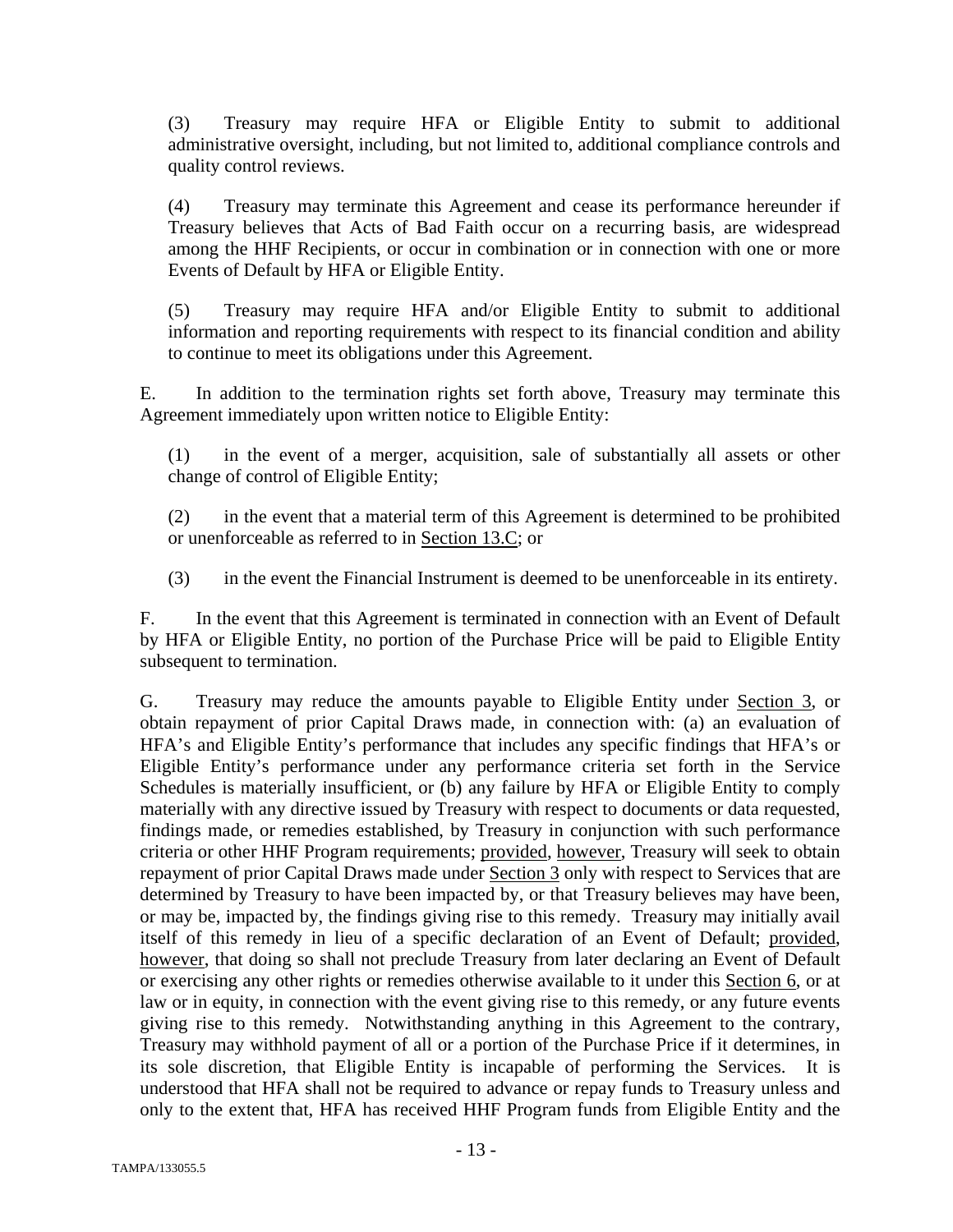same would not cause HFA to violate state law or its enabling legislation or governing documents, as applicable, to do so.

H. The remedies available to Treasury upon an Event of Default or an Act of Bad Faith under this Section are cumulative and not exclusive; further, these remedies are in addition to, and not in lieu of, any other remedies available to Treasury at law or in equity.

I. In the event of the expiration or termination of this Agreement or any Service implemented under this Agreement under any circumstances, HFA, Eligible Entity and Treasury agree to cooperate with one another on an ongoing basis to ensure an effective and orderly wind-down of the Services, including the provision of any information, reporting, records and data required hereunder by Treasury.

J. Notwithstanding any provision to the contrary in this Agreement, temporary or permanent forbearance on Capital Draws of funds by the Eligible Entity shall not, in and of itself, constitute an Event of Default or an Act of Bad Faith by the HFA or the Eligible Entity nor trigger a demand for repayment under this Section. The HFA or the Eligible Entity shall provide Treasury with timely notice of any determination that such forbearance is necessary and in such event Treasury may elect to reduce the Purchase Price to the aggregate of Capital Draw Requests funded to date plus an amount for Administrative Expenses reasonably required to comply with the surviving terms of this Agreement.

## **7. Governing Law; Venue**

This Agreement shall be governed by and construed under Federal law and not the law of any state or locality, without reference to or application of the conflicts of law principles; provided, however, that the powers and authority of the HFA shall be governed by and construed in accordance with the laws of its state. Any and all disputes between the parties that cannot be settled by mutual agreement shall be resolved solely and exclusively in the United States Federal courts located within the District of Columbia. All parties hereto consent to the jurisdiction and venue of such courts and irrevocably waive any objections thereto.

# **8. Notices**

All legal notices, reports, requests, demands and other communications under this Agreement shall be in writing and referred to each party's point of contact or to such other point of contact at such other address as may be designated in writing by such party. Notices, reports, requests, demands and other communications sent to Treasury shall be sent by email to all of the email addresses listed below. Performance Reports and Capital Draw Requests shall be sent to Bank of New York Mellon only by email at the address listed below. The names and addresses of HFAs and Eligible Entity's points of contact are set forth in Schedule A. All such notices under this Agreement sent to HFA or Eligible Entity shall be considered received: (a) when personally delivered; (b) when delivered by commercial overnight courier with verification receipt; (c) three (3) days after having been sent, postage prepaid, via certified mail, return receipt requested; or (d) upon sending an email.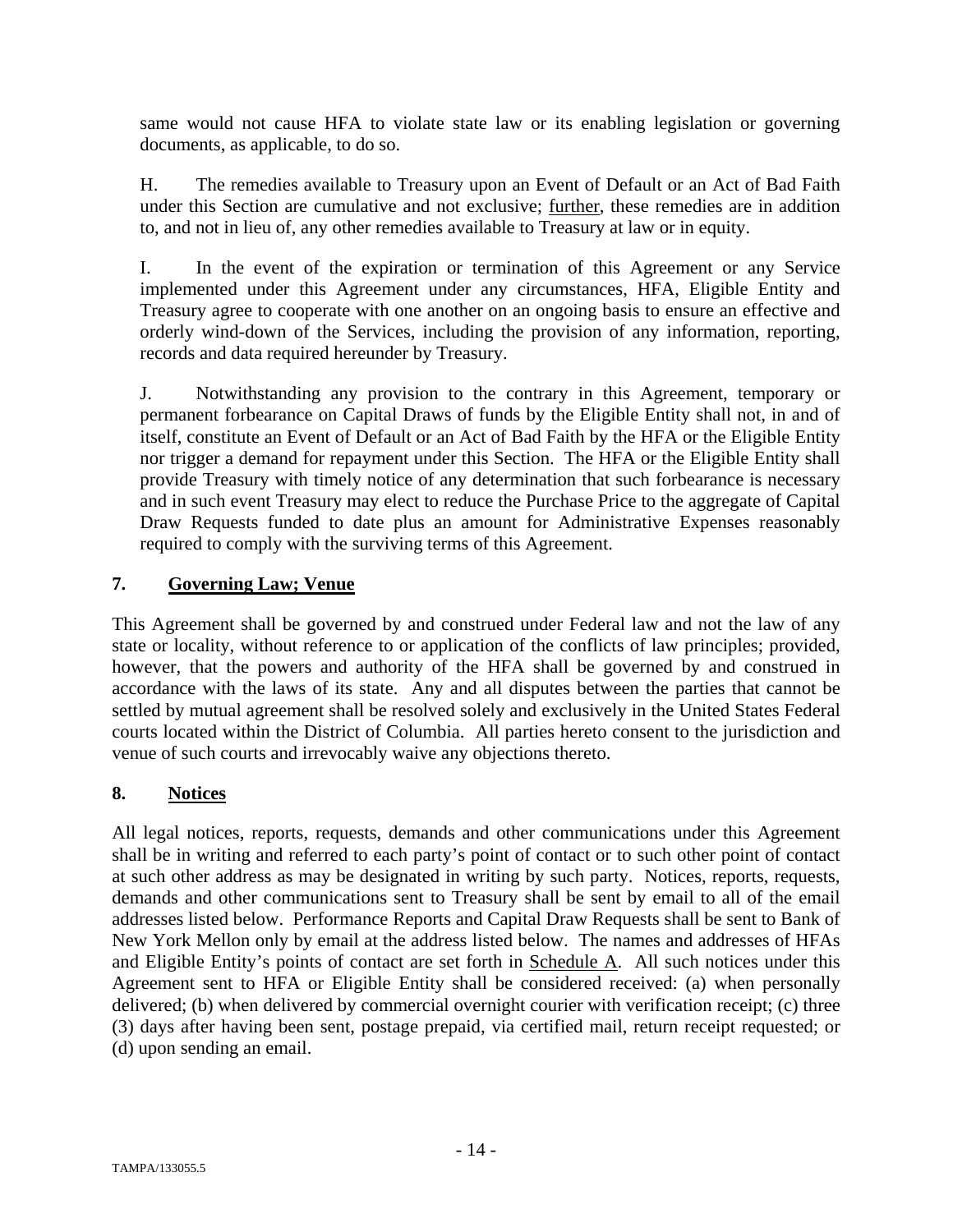| OFSChiefCounselNotices@do.treas.gov |
|-------------------------------------|
| HFAInnovation@do.treas.gov          |
| tarp.compileance@do.treas.gov       |
|                                     |

Bank of New York Mellon: tarpcppclosing@bnymellon.com

#### **9. Modifications**

A. Subject to Section 9.B., modifications to this Agreement shall be in writing and signed by Treasury, HFA and Eligible Entity.

B. Treasury reserves the right to unilaterally modify or supplement the terms and provisions of this Agreement that relate (as determined by Treasury, in its discretion) to the compliance and performance requirements of the HHF Program, and/or to technical, administrative, or procedural matters or compliance and reporting requirements that may impact the administration of the HHF Program. For the avoidance of doubt, reasonable incremental administrative expenses of the HFA or Eligible Entity associated with such a modification or supplement shall be Permitted Expenses.

C. In the event that Treasury agrees that (i) Eligible Entity may provide additional services under the HHF Program (a "New Service"), or (ii) the Services described in the Service Schedules shall be modified in any way, a replacement service schedule describing such additional or modified services, in substantially the form of the Service Schedules shall be executed and delivered by Eligible Entity. Concurrently with the delivery of such service schedule, HFA and Eligible Entity shall execute and deliver any such certificates, documents and/or legal opinions as may be required by Treasury. No additions, modifications or amendments to the Services shall be made without Treasury's prior approval. Additionally, Eligible Entity may not propose any New Service after September 1, 2010 without Treasury's and the Office of Management and Budget's consent, which may be withheld in either party's sole discretion.

## **10. Publicity**

HFA and Eligible Entity shall consult with Treasury to develop a communication and outreach strategy to ensure that any public messages related to the Services is consistent with the intent of the HHF Program. HFA, Eligible Entity and their respective affiliates, subcontractors or servicers shall notify Treasury at least two (2) business days in advance and provide a copy of any proposed press releases (or other public statements) that refers to the HHF Program, their participation therein or the results thereof. Treasury shall have the right to object to or modify such press release or statement, in its sole discretion. In the event Treasury does not respond to the press release or statement within such two (2) business day period then it shall be deemed permissible to publish. This Section shall survive the termination or expiration of this Agreement.

## **11. Limitation of Liability**

IN NO EVENT SHALL TREASURY, OR ITS OFFICERS, EMPLOYEES, AGENTS OR AFFILIATES BE LIABLE TO ELIGIBLE ENTITY WITH RESPECT TO THE SERVICES OR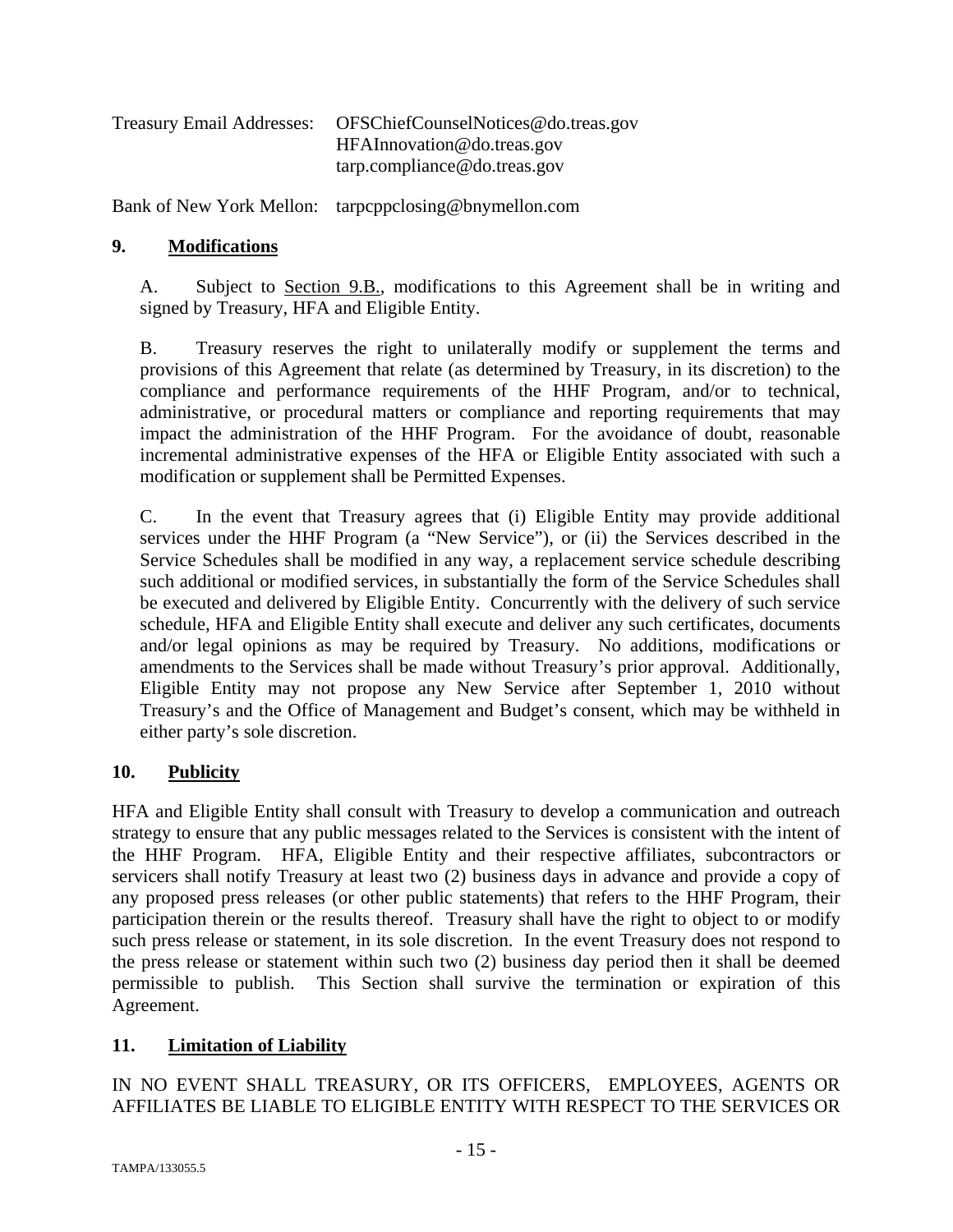THIS AGREEMENT, OR FOR ANY ACT OR OMISSION OCCURRING IN CONNECTION WITH THE FOREGOING, FOR ANY DAMAGES OF ANY KIND, INCLUDING, BUT NOT LIMITED TO DIRECT DAMAGES, INDIRECT DAMAGES, LOST PROFITS, LOSS OF BUSINESS, OR OTHER INCIDENTAL, CONSEQUENTIAL, SPECIAL OR PUNITIVE DAMAGES OF ANY NATURE OR UNDER ANY LEGAL THEORY WHATSOEVER, EVEN IF ADVISED OF THE POSSIBILITY OF SUCH DAMAGES AND REGARDLESS OF WHETHER OR NOT THE DAMAGES WERE REASONABLY FORESEEABLE; PROVIDED, HOWEVER, THAT THIS PROVISION SHALL NOT LIMIT TREASURY'S OBLIGATION TO REMIT PURCHASE PRICE PAYMENTS TO ELIGIBLE ENTITY IN ACCORDANCE WITH THIS AGREEMENT.

## **12. Indemnification**

HFA and Eligible Entity agree respectively as set forth on Schedule E attached hereto and incorporated herein.

# **13. Miscellaneous**

A. The recitals set forth at the beginning of this Agreement are true and accurate and are incorporated herein by this reference.

B. This Agreement is not a Federal procurement contract and is therefore not subject to the provisions of the Federal Property and Administrative Services Act (41 U.S.C. §§ 251- 260), the Federal Acquisition Regulations (48 CFR Chapter 1), or any other Federal procurement law.

C. Any provision of this Agreement that is determined to be prohibited or unenforceable in any jurisdiction shall, as to such jurisdiction, be ineffective to the extent of such prohibition or unenforceability without invalidating the remaining provisions of this Agreement, and no such prohibition or unenforceability in any jurisdiction shall invalidate such provision in any other jurisdiction.

D. Failure on the part of Treasury to insist upon strict compliance with any of the terms hereof shall not be deemed a waiver, nor will any waiver hereunder at any time be deemed a waiver at any other time. No waiver will be valid unless in writing and signed by an authorized officer of Treasury. No failure by Treasury to exercise any right, remedy, or power hereunder will operate as a waiver thereof or operate as a course of dealing as to which Eligible Entity may justifiably rely. The rights, remedies, and powers provided herein are cumulative and not exhaustive of any rights, remedies, and powers provided by law.

E. This Agreement shall inure to the benefit of and be binding upon the parties to this Agreement, and their permitted successors-in-interest. Treasury shall be permitted to assign its interest in this Agreement without the prior consent of HFA or Eligible Entity. Neither HFA, nor Eligible Entity shall be permitted to assign its interest in this Agreement without the prior written consent of Treasury, which may be withheld in Treasury's sole discretion.

F. This Agreement may be executed in two or more counterparts (and by different parties on separate counterparts), each of which shall be an original, but all of which together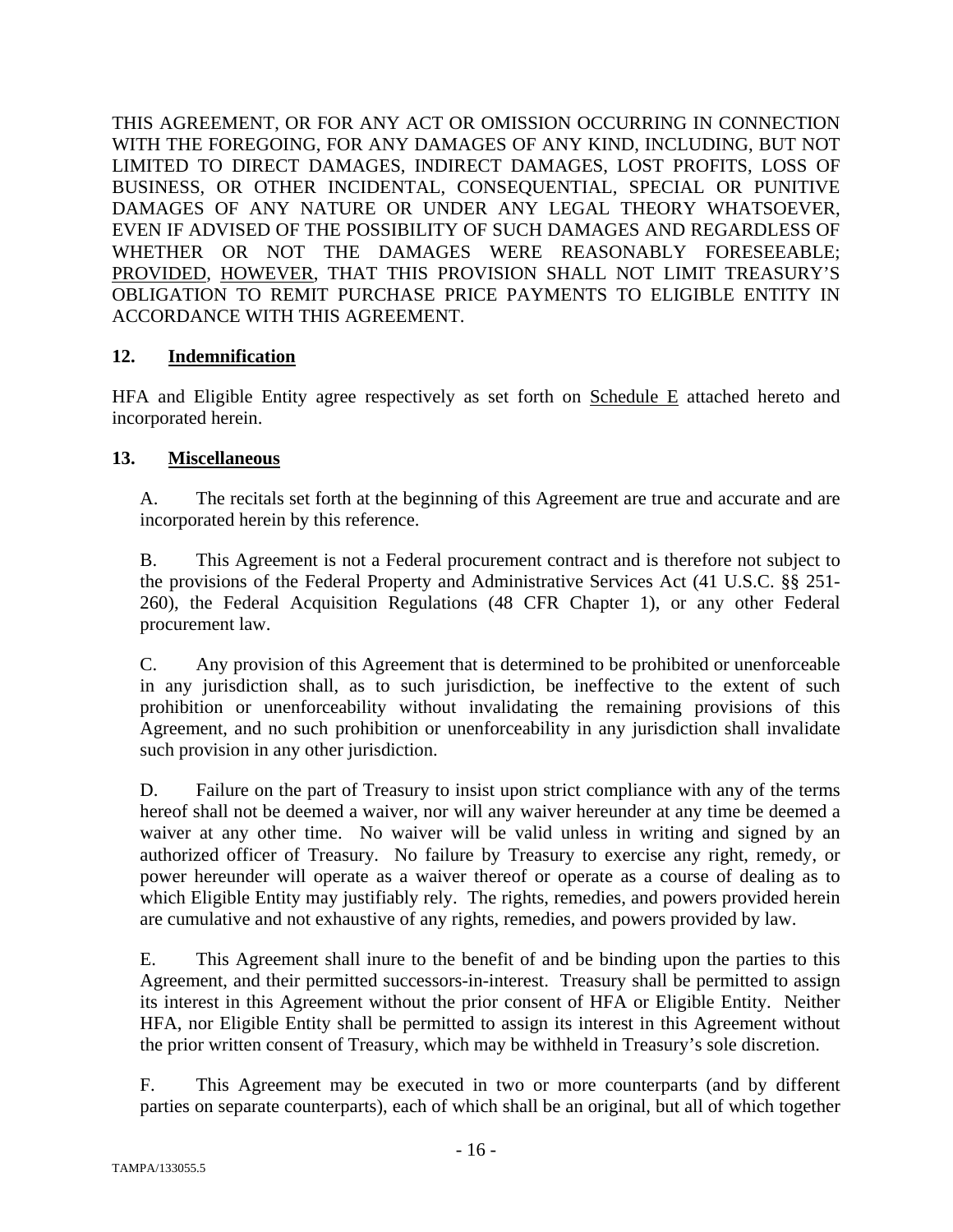shall constitute one and the same instrument. Facsimile or electronic copies of this Agreement, together with the Financial Instrument, the Service Schedules, and any certifications provided hereunder, shall be treated as originals for all purposes.

G. This Agreement, together with the Financial Instrument, Service Schedules, and the Certifications, constitutes the entire agreement of the parties with respect to the subject matter hereof.

H. Any provisions of this Agreement (including all documents incorporated by reference thereto) that contemplate their continuing effectiveness, including, but not limited to, Sections 2, 3, 4, 7, 10, 11, 12 and 13 of this Agreement, and the Financial Instrument, and any other provisions (or portions thereof) in this Agreement that relate to, or may impact, the ability of Treasury to fulfill its responsibilities in connection with the HHF Program, shall survive the expiration or termination of this Agreement.

# **14. Defined Terms; Incorporation by Reference**

A. All references to this "Agreement" necessarily include, in all instances, this Agreement and all documents, exhibits and schedules incorporated into this Agreement by reference, whether or not so noted contextually, and all amendments and modifications thereto. Specific references throughout this Agreement to individual documents that are incorporated by reference into this Agreement are not inclusive of any other documents that are incorporated by reference, unless so noted contextually.

B. The term "Effective Date" means the date indicated as the Closing Date on Schedule A.

C. Exhibit A - Form of Financial Instrument, Exhibits B-1 and B-2 - Forms of Certification, Exhibit C - Form of Capital Draw Request, Exhibit D-1 - Form of Legal Opinion - HFA, Exhibit D-2 - Form of Legal Opinion - Eligible Entity (in each case, in form and, upon completion, in substance), Schedule A - Basic Information, Schedule B - Service Schedules, Schedule C - Permitted Expenses, Schedule D - Qualifications to Representations and Warranties, Schedule E - Indemnification, including all amendments and modifications thereto, are incorporated into this Agreement by this reference and given the same force and effect as though fully set forth herein.

# [SIGNATURE PAGE FOLLOWS; REMAINDER OF PAGE INTENTIONALLY LEFT BLANK]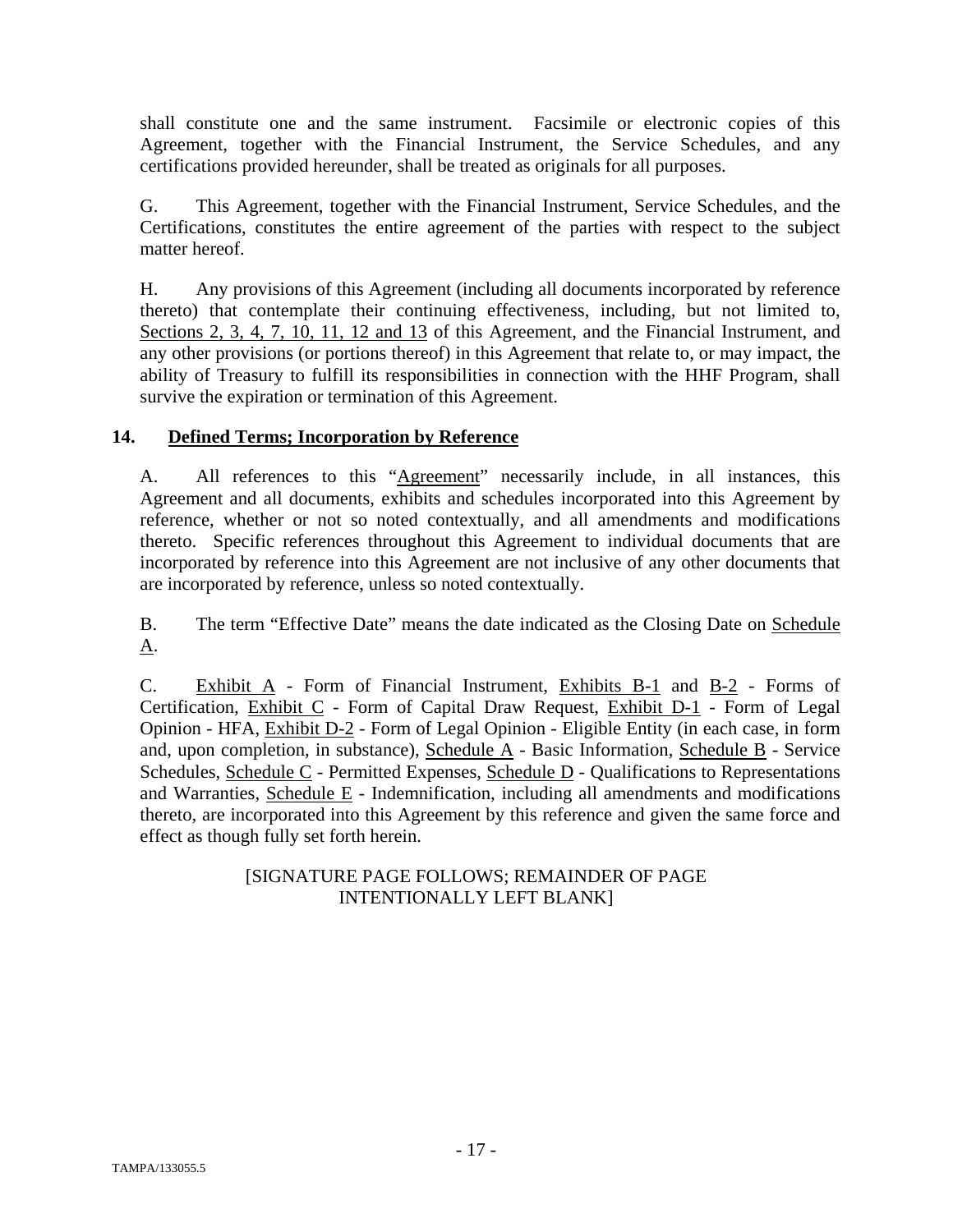**In Witness Whereof**, HFA, Eligible Entity and Treasury by their duly authorized officials hereby execute and deliver this Commitment to Purchase Financial Instrument and HFA Participation Agreement as of the Effective Date.

#### **HFA**: **TREASURY**:

ILLINOIS HOUSING DEVELOPMENT **AUTHORITY** 

UNITED STATES DEPARTMENT OF THE **TREASURY** 

By: /s/ Gloria L. Materre By: Name: Gloria L. Materre Name: Herbert M. Allison, Jr.

Title: Executive Director Title: Assistant Secretary for Financial Stability

#### **ELIGIBLE ENTITY**:

ILLINOIS HOUSING DEVELOPMENT **AUTHORITY** 

By: /s/ Gloria L. Materre *S* Gioria L. Materre<br>Name: Gloria L. Materre Title: Executive Director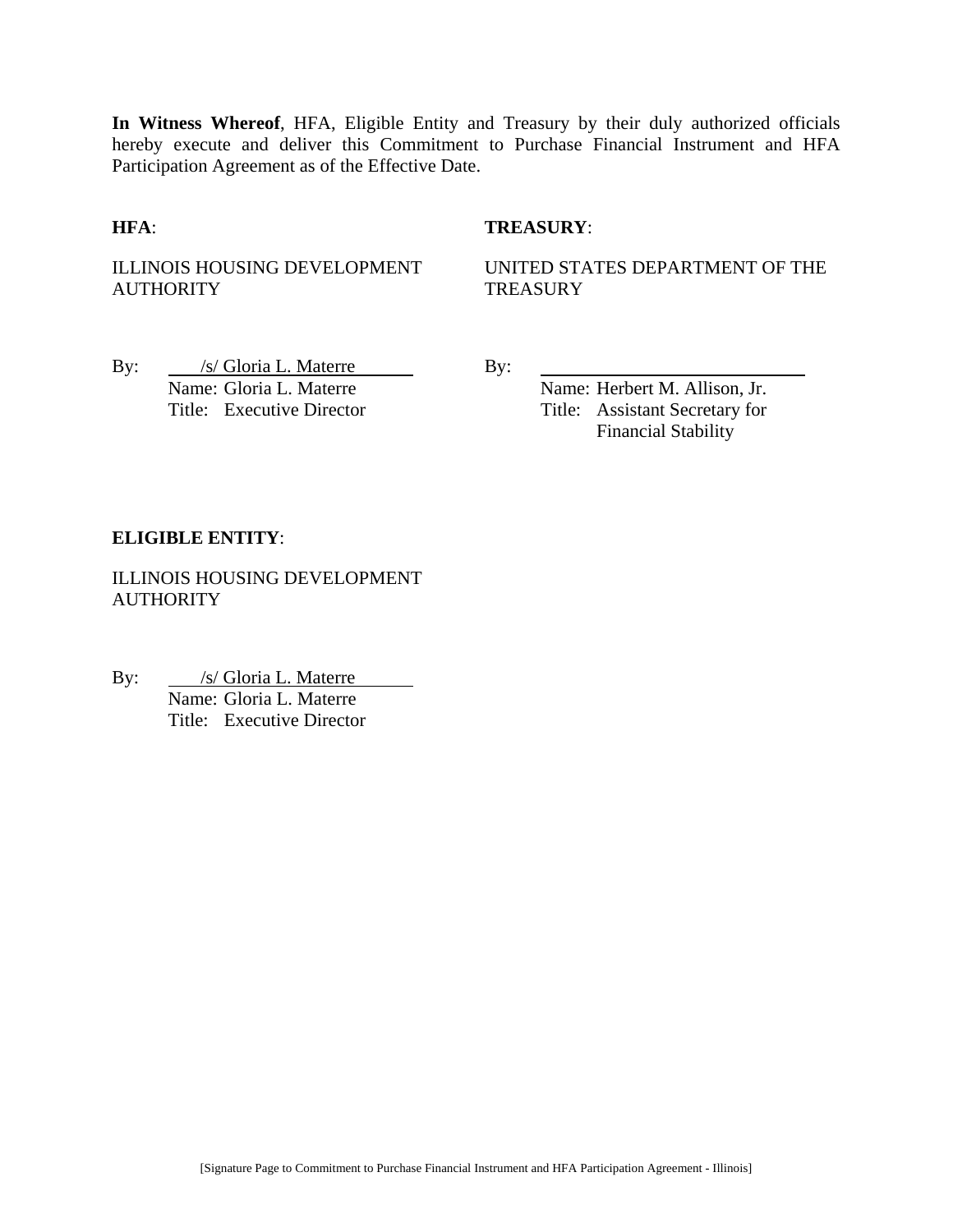In Witness Whereof, HFA, Eligible Entity and Treasury by their duly authorized officials hereby execute and deliver this Commitment to Purchase Financial Instrument and HFA Participation Agreement as of the Effective Date.

HFA:

#### **TREASURY:**

**TREASURY** 

**ILLINOIS HOUSING DEVELOPMENT AUTHORITY** 

By:

Name: Gloria L. Materre Title: Executive Director By:

Name: Herbert M. Allison, Jr. Title: Assistant Secretary for **Financial Stability** 

UNITED STATES DEPARTMENT OF THE

#### **ELIGIBLE ENTITY:**

**ILLINOIS HOUSING DEVELOPMENT AUTHORITY** 

By:

Name: Gloria L. Materre Title: Executive Director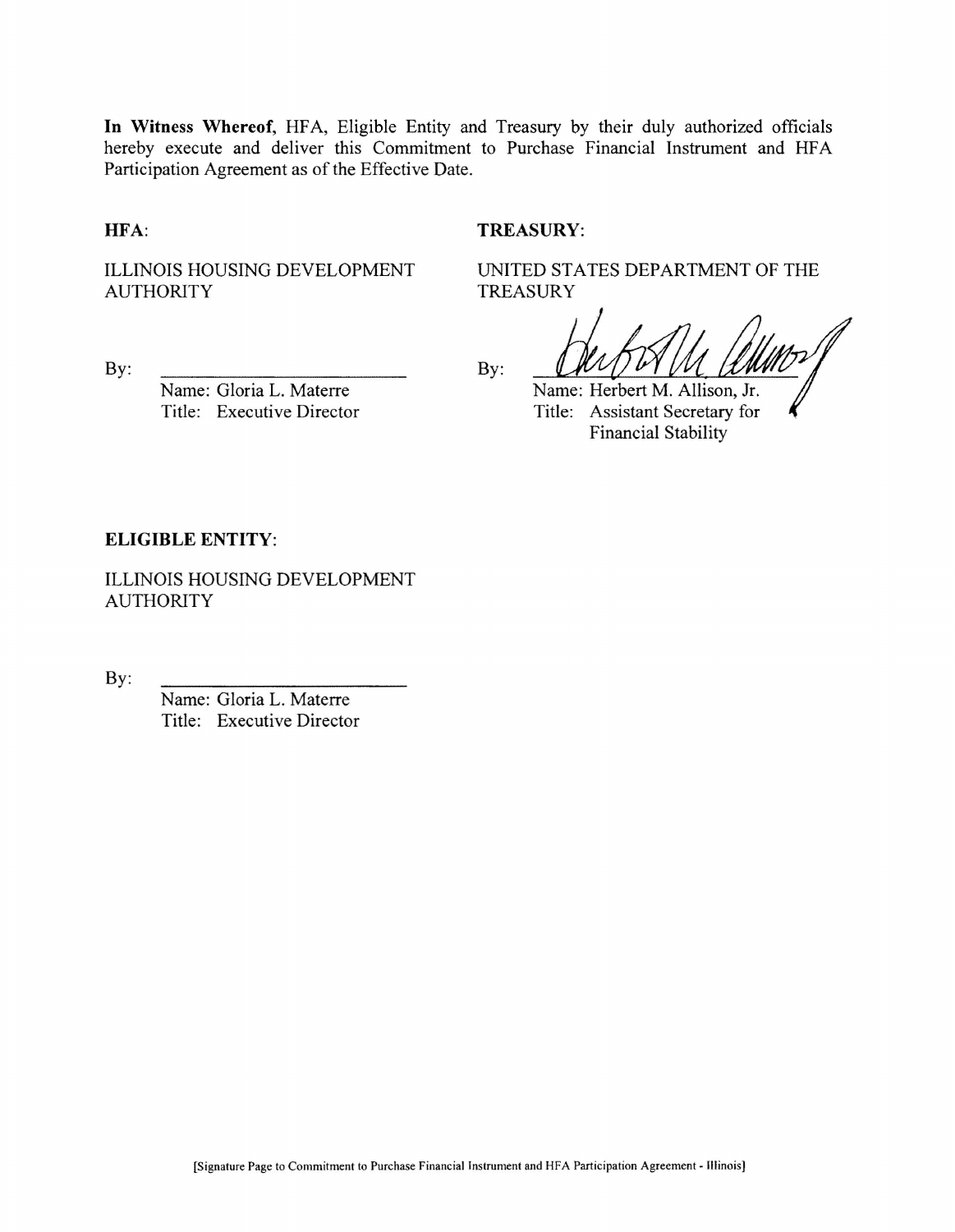## **EXHIBITS AND SCHEDULES**

- Exhibit A Form of Financial Instrument
- Exhibit B-1 Form of HFA Certification
- Exhibit B-2 Form of Eligible Entity Certification
- Exhibit C Form of Capital Draw Request
- Exhibit D-1 Form of Legal Opinion HFA
- Exhibit D-2 Form of Legal Opinion Eligible Entity
- Schedule A Basic Information
- Schedule B Service Schedules
- Schedule C Permitted Expenses
- Schedule D Qualifications to Representations and Warranties
- Schedule E Indemnification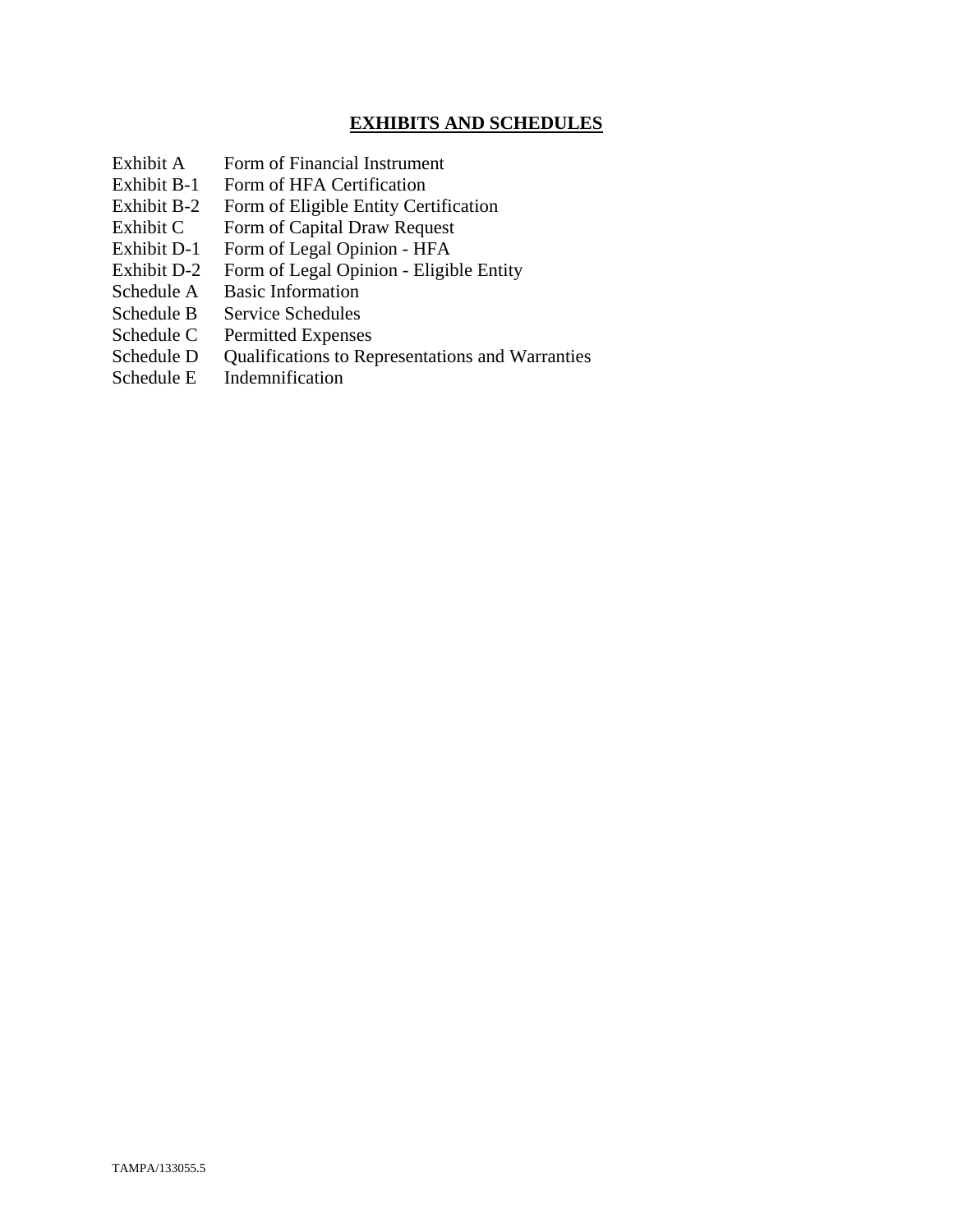#### **EXHIBIT A**

#### **FORM OF FINANCIAL INSTRUMENT**

This Financial Instrument is delivered by the undersigned party ("Eligible Entity") as provided in Section 1 of the Commitment to Purchase Financial Instrument and HFA Participation Agreement (the "Agreement"), entered into as of the Effective Date, by and among the United States Department of the Treasury ("Treasury"), the party designated as HFA in the Agreement ("HFA") and Eligible Entity. This Financial Instrument is effective as of the Effective Date. All of the capitalized terms that are used but not defined herein shall have the meanings ascribed to them in the Agreement.

For good and valuable consideration, the receipt and sufficiency of which are hereby acknowledged, Eligible Entity agrees as follows:

- 1. Eligible Entity Obligation; Purchase Price Consideration.
	- (a) Eligible Entity shall perform all Services described in the Service Schedules in consideration for the Purchase Price described in subsection (b) below, in accordance with the terms and conditions of the Agreement, to the satisfaction of Treasury. The conditions precedent to the payment by Treasury of the Purchase Price with respect to the Services are set forth in Section 3(B) of the Agreement.
	- (b) This Financial Instrument is being purchased by Treasury pursuant to Section 3 of the Agreement through the payment by Treasury of various payments referred to collectively in the Agreement as the "Purchase Price". This Financial Instrument is being purchased by Treasury in connection with Eligible Entity's participation in the Housing Finance Agency Innovation Fund for the Hardest Hit Housing Markets program (the "HHF Program") created under the Emergency Economic Stabilization Act of 2008 (P.L. 110-343), as amended, as the same may be amended from time to time ("EESA").
- 2. Repayment of Purchase Price. In the event a recipient of HHF Program funds repays any or all of the funds received from Eligible Entity in connection with the Services, Eligible Entity shall use such funds as follows:
	- (a) First, if such funds are repaid on or prior to December 31, 2017, Eligible Entity may use such repaid funds to continue to provide Services to other eligible homeowners up to and including December 31, 2017 or retain such repaid funds to fund the Permitted Expenses to the extent the full amount as indicated on Schedule C to the Agreement has not been drawn from Treasury pursuant to Section 3(A) of the Agreement. Any repaid funds retained by Eligible Entity to fund Permitted Expenses shall correspondingly reduce the amount that Eligible Entity may draw from Treasury pursuant to Section 3(A) of the Agreement to fund Permitted Expenses.
	- (b) Second, if such funds are repaid on or prior to December 31, 2017 and Eligible Entity is no longer providing the Services to new homeowners and the Permitted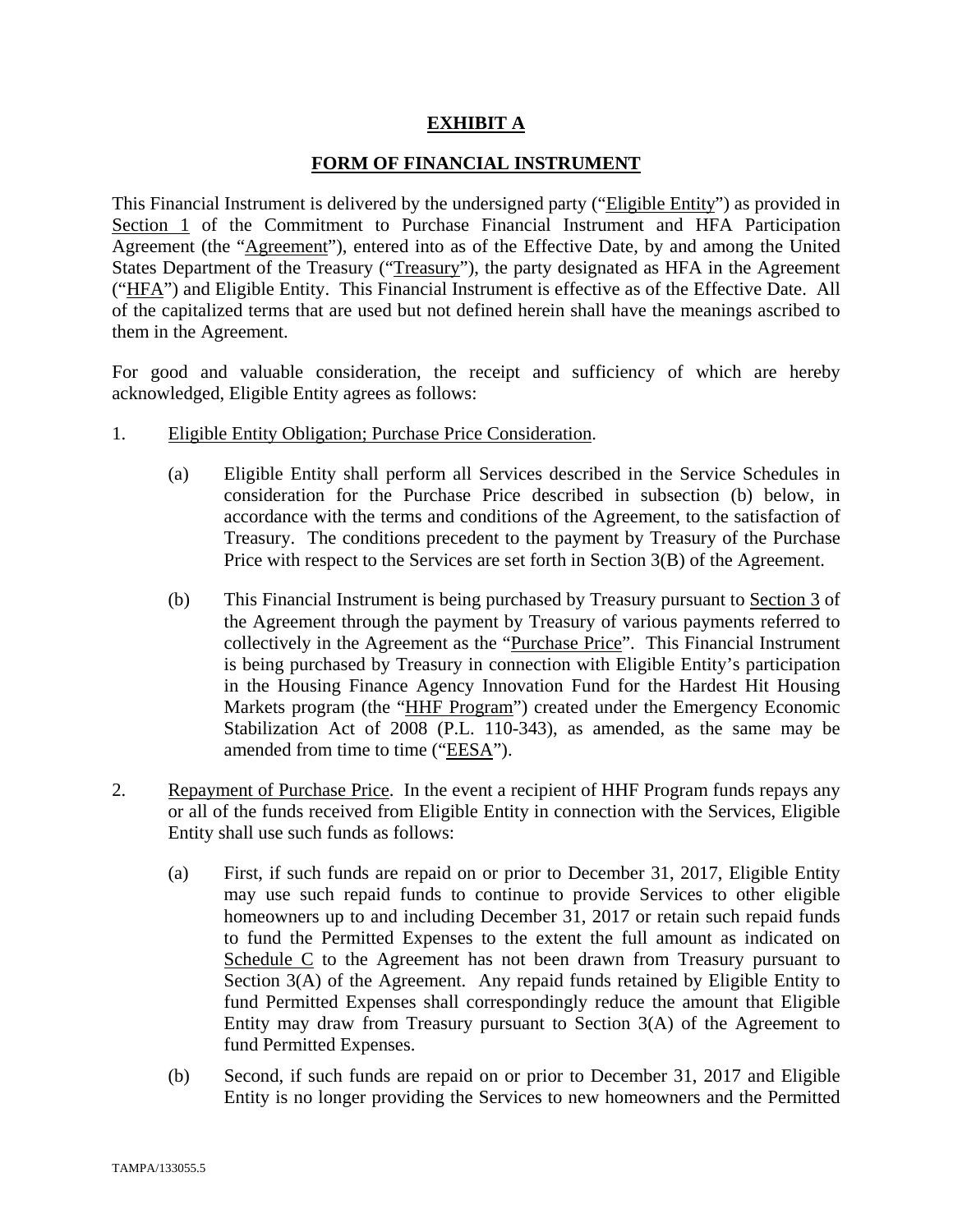Expenses have been fully funded, then Eligible Entity shall remit such funds to Treasury, monthly on the 15th day of each month or first business day thereafter.

- (c) Third, if such funds are repaid after December 31, 2017, Eligible Entity shall remit such funds to Treasury, monthly on the  $15<sup>th</sup>$  day of each month or first business day thereafter.
- 3. Final Repayment. In the event Eligible Entity is holding any HHF Programs funds, including, but not limited to, excess cash and amounts on deposit in the administrative reserve, as of December 31, 2017, such funds shall be returned to Treasury or its designee prior to 1:00 p.m. Eastern Standard Time on December 31, 2017.
- 4. Security Interest. As security for the performance of the Services and the other obligations of Eligible Entity under the Agreement, as such obligations are evidenced in this Financial Instrument, Eligible Entity has granted to Treasury a first lien priority security interest in the Depository Account and in any moneys, or investments, if any, held therein.
- 5. Representations, Warranties and Covenants. Eligible Entity represents and warrants that the representations and warranties set forth in the Agreement, on the date hereof, are, and on the date of each Capital Draw hereunder, shall be, true, correct, accurate and complete in all material respects. The truth and accuracy of such representations and warranties are continuing obligations of Eligible Entity. Additionally, all covenants of Eligible Entity set forth in Section 2 of the Agreement are incorporated herein by reference and Eligible Entity, on the date hereof, is not, and on the date of each Capital Draw hereunder, shall not be in breach of any such covenants. In the event that any of the representations or warranties made herein or in the Agreement cease to be true and correct, or the Eligible Entity breaches any of the covenants made herein or in the Agreement, Eligible Entity agrees to notify Treasury immediately and the same shall constitute an Event of Default hereunder.
- 6. Limitation of Liability

IN NO EVENT SHALL TREASURY, OR ITS OFFICERS, EMPLOYEES, AGENTS OR AFFILIATES BE LIABLE TO ELIGIBLE ENTITY WITH RESPECT TO THE SERVICES OR THE AGREEMENT, OR FOR ANY ACT OR OMISSION OCCURRING IN CONNECTION WITH THE FOREGOING, FOR ANY DAMAGES OF ANY KIND, INCLUDING, BUT NOT LIMITED TO DIRECT DAMAGES, INDIRECT DAMAGES, LOST PROFITS, LOSS OF BUSINESS, OR OTHER INCIDENTAL, CONSEQUENTIAL, SPECIAL OR PUNITIVE DAMAGES OF ANY NATURE OR UNDER ANY LEGAL THEORY WHATSOEVER, EVEN IF ADVISED OF THE POSSIBILITY OF SUCH DAMAGES AND REGARDLESS OF WHETHER OR NOT THE DAMAGES WERE REASONABLY FORESEEABLE; PROVIDED, HOWEVER, THAT THIS PROVISION SHALL NOT LIMIT TREASURY'S OBLIGATION TO REMIT PURCHASE PRICE PAYMENTS TO ELIGIBLE ENTITY IN ACCORDANCE WITH THE AGREEMENT.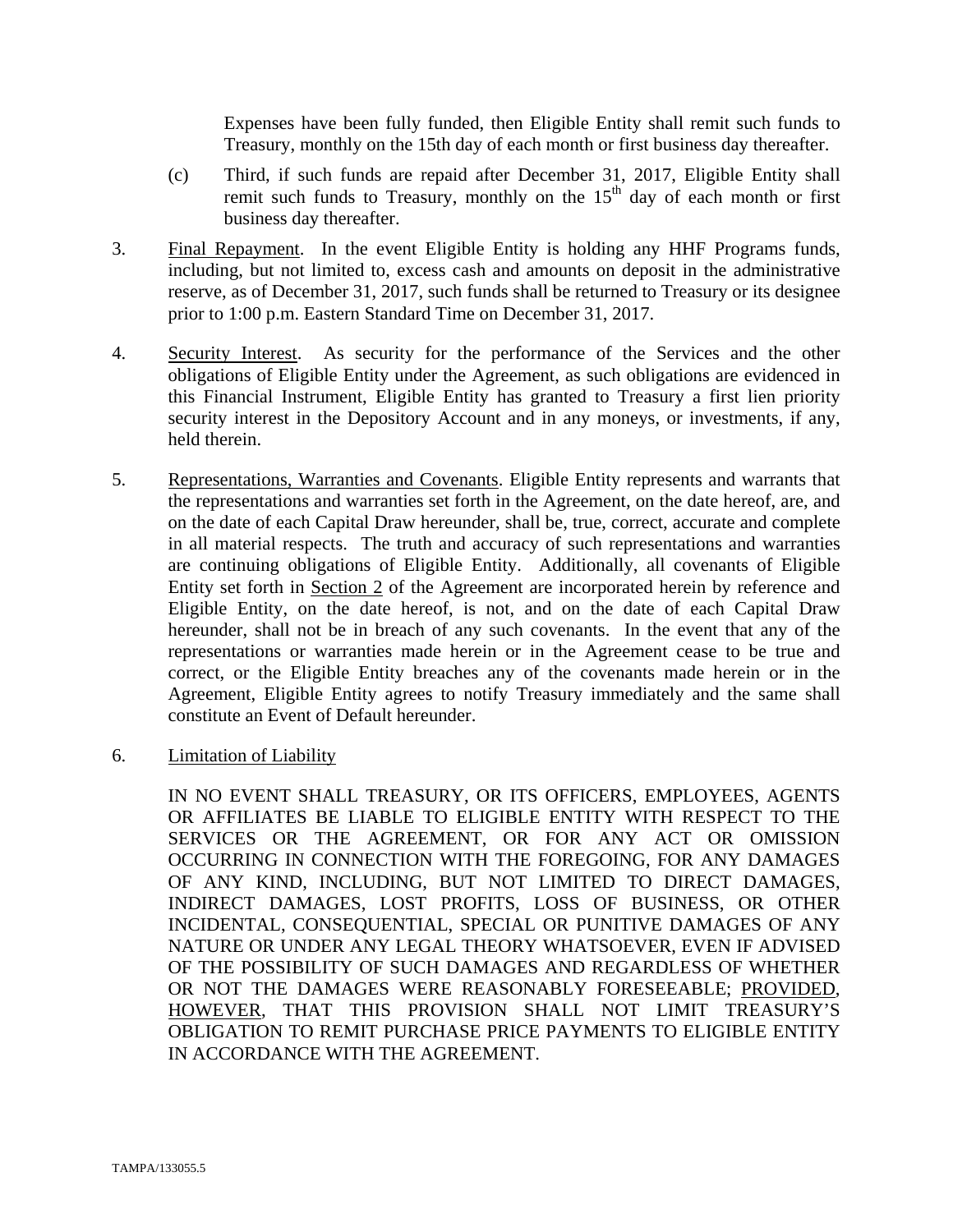# 7. Indemnification

Eligible Entity agrees as set forth on  $S$ chedule E to the Agreement, which  $S$ chedule E is hereby incorporated into this Financial Instrument by reference.

IN WITNESS WHEREOF, Eligible Entity hereby executes this Financial Instrument on the date set forth below.

[INSERT FULL LEGAL NAME OF ELIGIBLE ENTITY]

By: <u> 1989 - Johann Barbara, martin a</u> Name: Title:

Date: \_\_\_\_\_\_\_\_\_\_\_\_ \_\_, 2010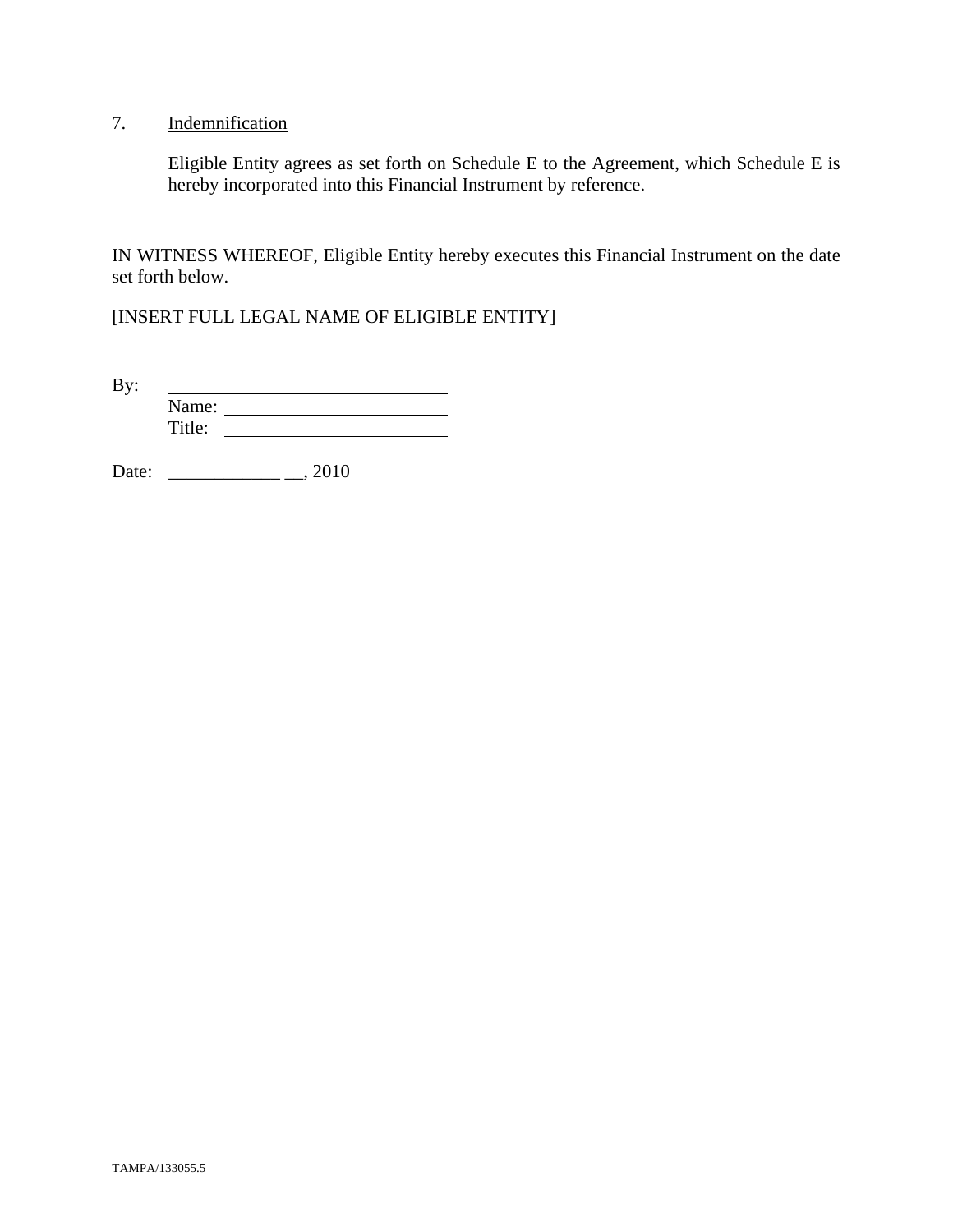#### **EXHIBIT B-1**

#### **FORM OF HFA CERTIFICATION**

This Certification is delivered as required by Section  $2.A(15)$  of that certain Commitment to Purchase Financial Instrument and HFA Participation Agreement (the "Agreement"), effective as of [INSERT CLOSING DATE], by and among the United States Department of the Treasury ("Treasury"), the undersigned party ("HFA") and the institution party thereto ("Eligible Entity"). All terms used, but not defined herein, shall have the meanings ascribed to them in the Agreement.

HFA hereby certifies, represents and warrants as of the date hereof that each of the representations and warranties of HFA contained in the Agreement are true, correct, accurate and complete in all material respects as of the date hereof. All covenants of HFA contained in the Agreement shall remain in full force and effect and HFA is not in breach of any such covenant.

Eligible Entity does not have HHF Program funds on hand of more than  $\frac{1}{2}$ [INSERT AN AMOUNT EQUAL TO 5% OF THE PROGRAM PARTICIPATION CAP]

HFA knows of no material deficiencies in the Internal Antifraud and Compliance Monitoring Program.

In the event that any part of the certification made herein is discovered not to be true and correct, HFA agrees to notify Treasury immediately.

\_\_\_\_\_\_\_\_\_\_\_\_\_\_\_\_\_\_\_\_\_\_\_\_\_\_\_\_\_\_\_\_\_\_\_\_ \_\_\_\_\_\_\_\_\_\_\_\_\_\_\_\_\_\_\_\_\_\_\_\_

[INSERT FULL LEGAL NAME OF HFA]:

[Name of Authorized Official] Date [Title of Authorized Official]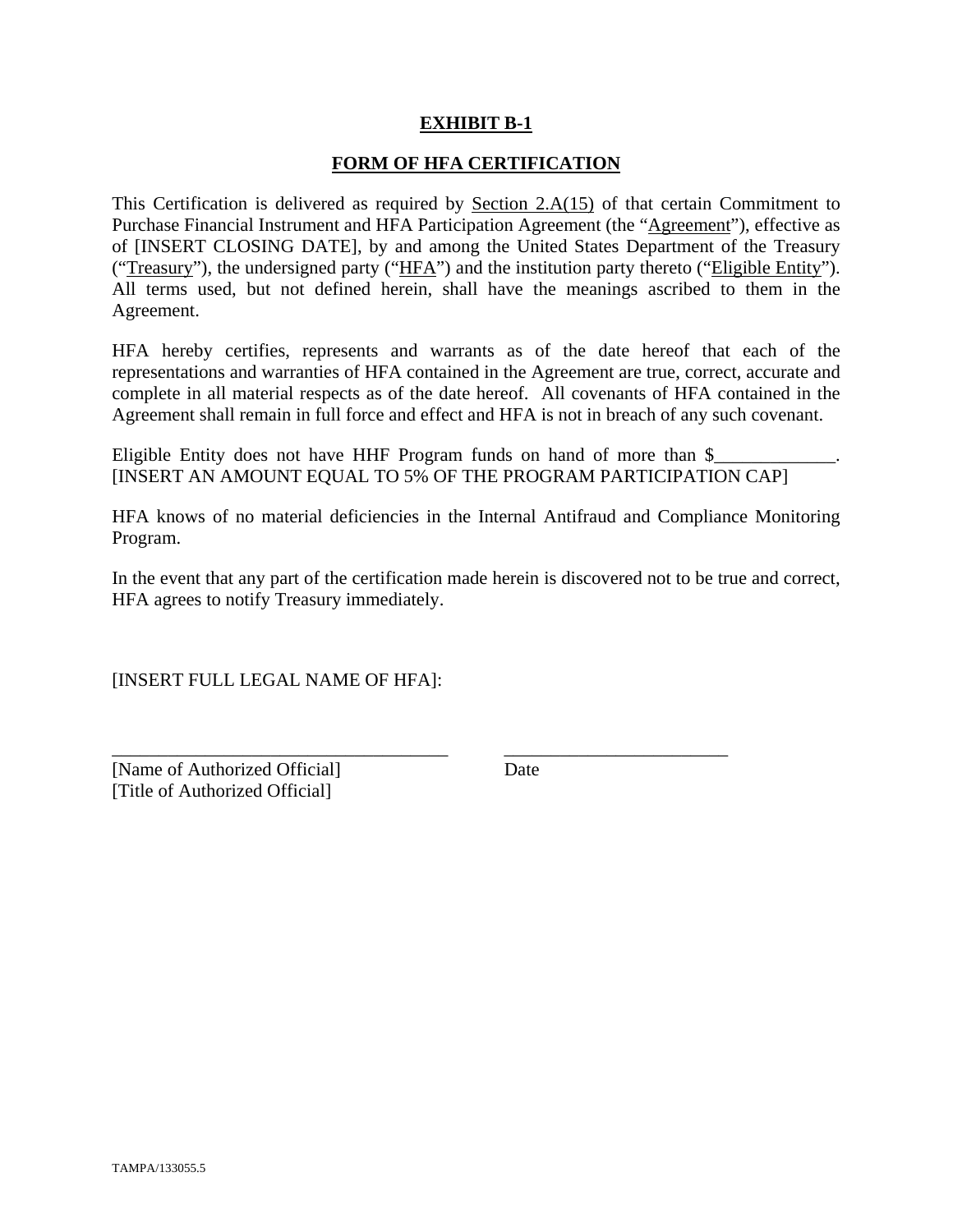# **EXHIBIT B-2**

#### **FORM OF ELIGIBLE ENTITY CERTIFICATION**

This Certification is delivered as required by Section 2.A(15) of the Commitment to Purchase Financial Instrument and HFA Participation Agreement (the "Agreement"), effective as of [INSERT CLOSING DATE], by and among the United States Department of the Treasury ("Treasury"), the party designated as HFA in the Agreement and the undersigned party ("Eligible Entity"). All terms used, but not defined herein, shall have the meanings ascribed to them in the Agreement.

Eligible Entity hereby certifies, represents and warrants as of the date hereof that each of the representations and warranties of Eligible Entity contained in the Agreement are true, correct, accurate and complete in all material respects as of the date hereof. All covenants of Eligible Entity contained in the Agreement shall remain in full force and effect and Eligible Entity is not in breach of any such covenant.

Eligible Entity does not have HHF Program funds on hand of more than  $\$ [INSERT AN AMOUNT EQUAL TO 5% OF THE PROGRAM PARTICIPATION CAP]

Eligible Entity knows of no material deficiencies in the Internal Control Program or the Internal Antifraud and Compliance Monitoring Program.

In the event that any part of the certification made herein is discovered not to be true and correct, Eligible Entity agrees to notify Treasury immediately.

\_\_\_\_\_\_\_\_\_\_\_\_\_\_\_\_\_\_\_\_\_\_\_\_\_\_\_\_\_\_\_\_\_\_\_\_ \_\_\_\_\_\_\_\_\_\_\_\_\_\_\_\_\_\_\_\_\_\_\_\_

[INSERT FULL LEGAL NAME OF ELIGIBLE ENTITY]:

[Name of Authorized Official] Date [Title of Authorized Official]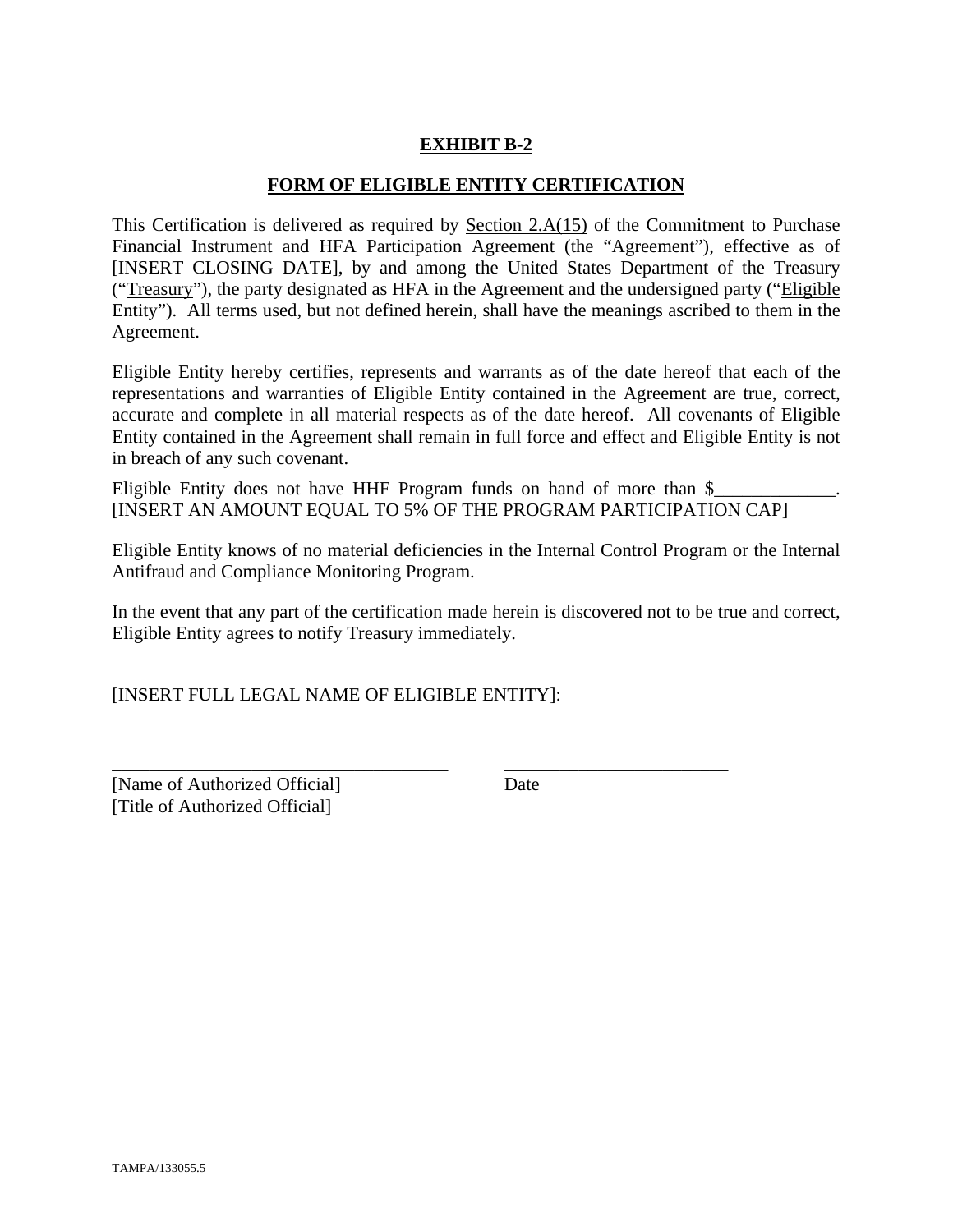#### **EXHIBIT C**

#### **FORM OF CAPITAL DRAW REQUEST**

[insert date]

The Bank of New York Mellon tarpcppclosing@bnymellon.com Attn: Matthew Sabino

The United States Department of the Treasury OFSChiefCounselNotices@do.treas.gov HFAInnovation@do.treas.gov tarp.compliance@do.treas.gov Attention: HFA Hardest Hit Fund

Ladies/Gentlemen:

 Reference is made to the Commitment to Purchase Financial Instrument and HFA Participation Agreement dated as of the date set forth on Schedule A thereto (as amended, supplemented or otherwise modified and in effect from time to time, the "HPA") by and among [insert HFA name] ("HFA"), [insert Eligible Entity name] ("Eligible Entity") and the United States Department of the Treasury ("Treasury"). Reference is also made to the Financial Instrument dated the date set forth on Schedule A to the HPA delivered by Eligible Entity to Treasury (the "Financial Instrument"). Capitalized terms used but not otherwise defined herein shall have the meaning given them in the HPA.

 In accordance with Section 3.A. of the HPA, the undersigned Eligible Entity hereby requests that The Bank of New York Mellon ("BNYM"), on behalf of Treasury, disburse the amounts set forth on the attached Capital Draw Schedule as a Capital Draw against the Purchase Price as described in the HPA to Eligible Entity on [insert date] (the "Funding Date").

 HFA and Eligible Entity, as applicable, hereby certify to Treasury and BNYM, as of the date hereof and on the Funding Date, that:

- (a) no default or Event of Default has occurred and is continuing as of the date hereof and on the Funding Date [other than  $\Box$ ];
- (b) each of the representations and warranties made by HFA and Eligible Entity in the HPA and Financial Instrument are true and correct on and as of such date, as if made on and as of the date hereof and on the Funding Date [other than ];
- (c) HFA and Eligible Entity are in compliance with the covenants and other agreements set forth in the HPA and Financial Instrument, which shall remain in full force and effect [other than \_\_\_\_\_\_\_\_\_\_\_\_\_\_];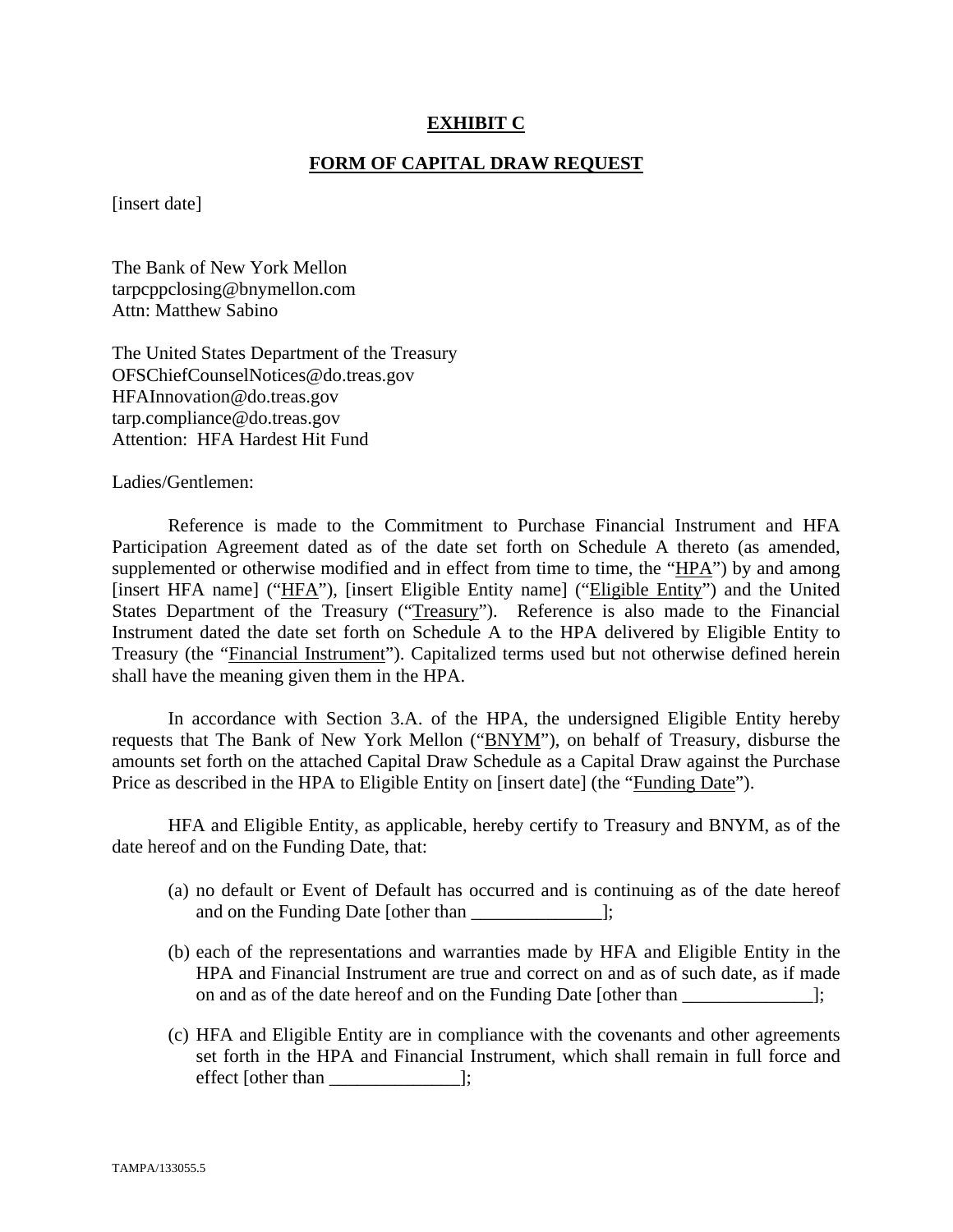- (d) all data and information set forth in this Capital Draw Request, including the Capital Draw Schedule, is true and correct in all respects; and
- (e) to our knowledge, there have been no Acts of Bad Faith by any HHF Recipient [other than  $\qquad$  ].

 In the event that any part of the certification made herein is discovered not to be true and correct after the date hereof, HFA or Eligible Entity, as applicable, shall notify Treasury immediately.

[INSERT FULL LEGAL NAME OF HFA]

[Name of Authorized Official] [Title of Authorized Official]

 $\overline{a}$ 

 $\overline{a}$ 

[INSERT FULL LEGAL NAME OF ELIGIBLE ENTITY]

[Name of Authorized Official] [Title of Authorized Official]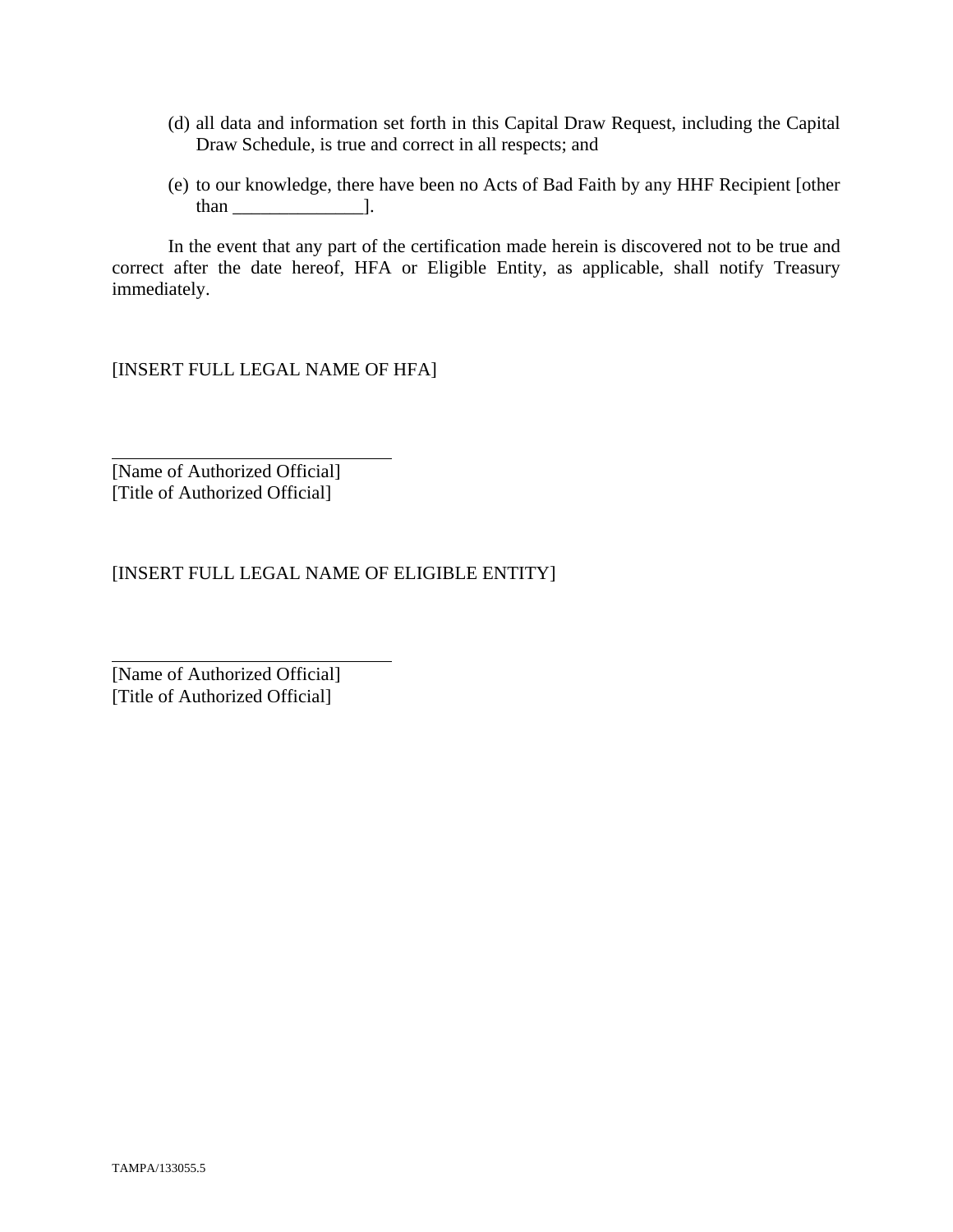# **CAPITAL DRAW SCHEDULE**

| Capital Draw Request for:                                                                                  |               |
|------------------------------------------------------------------------------------------------------------|---------------|
| [ Program                                                                                                  | \$            |
| [ Program                                                                                                  | \$            |
| Program                                                                                                    | \$            |
| Permitted Administrative Expenses                                                                          | \$            |
| <b>Total Capital Draw Request</b>                                                                          | $\mathbb{S}$  |
| Total Capital Draw Request as a Percentage of Program Participation Cap <sup>1</sup> :                     | $\frac{0}{0}$ |
|                                                                                                            |               |
| Total Purchase Price funded to date, including current Capital Draw:                                       | \$            |
|                                                                                                            |               |
| Program Participation Cap:                                                                                 | \$            |
|                                                                                                            |               |
| Program Funds Remaining:                                                                                   | $\mathcal{S}$ |
|                                                                                                            |               |
| Amount of HHF Program funds on hand prior to this Capital Draw:                                            | \$            |
|                                                                                                            |               |
| HHF Program funds on hand prior to this Capital Draw as a Percentage of<br>Program Participation $Cap^2$ : | $\%$          |
|                                                                                                            |               |

<sup>1</sup> May not be less than 2.5% nor exceed 20%.<br><sup>2</sup> May not exceed 5.0% on the date of submission of the Draw Request.

**Depository Account Information/Wire Instructions for payment of Capital Draw:**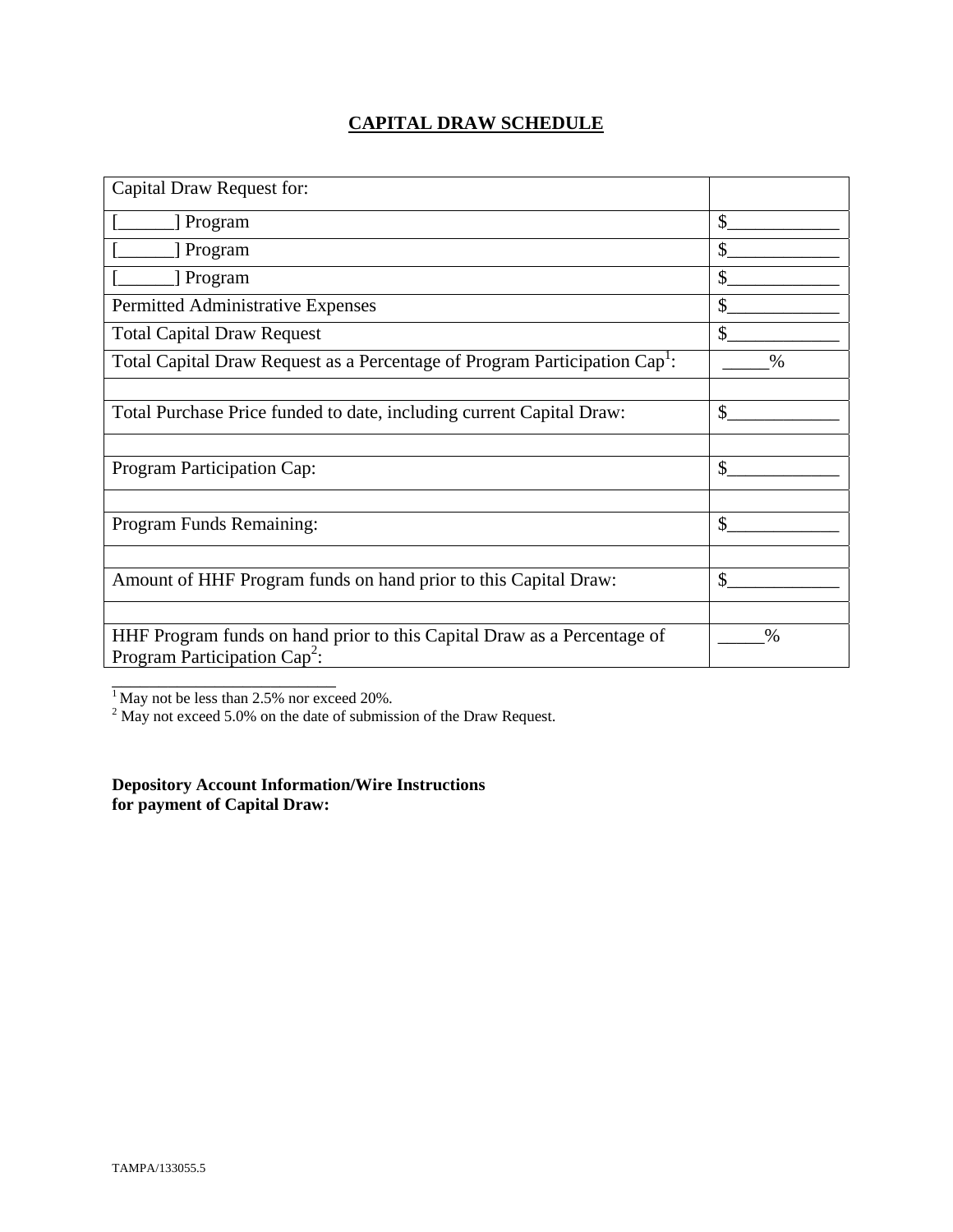## **EXHIBIT D-1**

## **FORM OF LEGAL OPINION - HFA**

#### [Customary introduction/qualifications]

1. HFA has been duly created and is validly existing as a \_\_\_\_\_\_\_\_\_\_\_\_\_\_\_\_\_\_\_\_ under the laws of the State of \_\_\_\_\_\_\_\_\_.

2. HFA has duly authorized the execution and delivery of the Agreement, and no further approval or authorization is required by HFA.

3. HFA has the power and authority to execute and deliver the Agreement and to perform its obligations thereunder.

4. The Agreement has been duly executed and delivered by HFA and, assuming due authorization, execution and delivery by the other parties thereto, constitutes a valid, legal and binding obligation of HFA, enforceable against HFA in accordance with its terms, except as the same may be limited by applicable bankruptcy, insolvency, reorganization, moratorium or similar laws affecting the enforcement of creditors' rights generally and general equitable principles, regardless of whether such enforceability is considered in a proceeding at law or in equity.

5. The execution and delivery by HFA of the Agreement and the performance by HFA of its obligations thereunder do not and will not: (i) violate the [organizational documents/Enabling Act] of HFA, (ii) to the best of our knowledge, after due inquiry, constitute a breach of or a default under any agreements or other instruments to which HFA is a party, (iii) to the best of our knowledge, after due inquiry, violate any judgment, decree or order of any court or administrative tribunal to which HFA is subject, or (iv) violate any Applicable Laws.

6. No consent, approval, authorization or other action by, or filing or registration with, any governmental authority of the United States or the State of \_\_\_\_\_\_\_\_\_\_ or any other entity having jurisdiction over HFA is required to be obtained prior to the execution and delivery of the Agreement or to perform the obligations contemplated thereby other than those consents, approvals, authorizations, filings, actions and registrations which have been obtained as of the date hereof.

7. HFA has obtained all necessary permits and licenses to perform its obligations under the Agreement.

8. There is no action, suit or proceeding, at law or in equity, or by or before any court or governmental agency, now pending or, to our knowledge, overtly threatened in writing against HFA that challenges the validity or enforceability of, or that seeks to enjoin the performance of, or seeks damages with respect to the Agreements or any of HFA's obligations thereunder.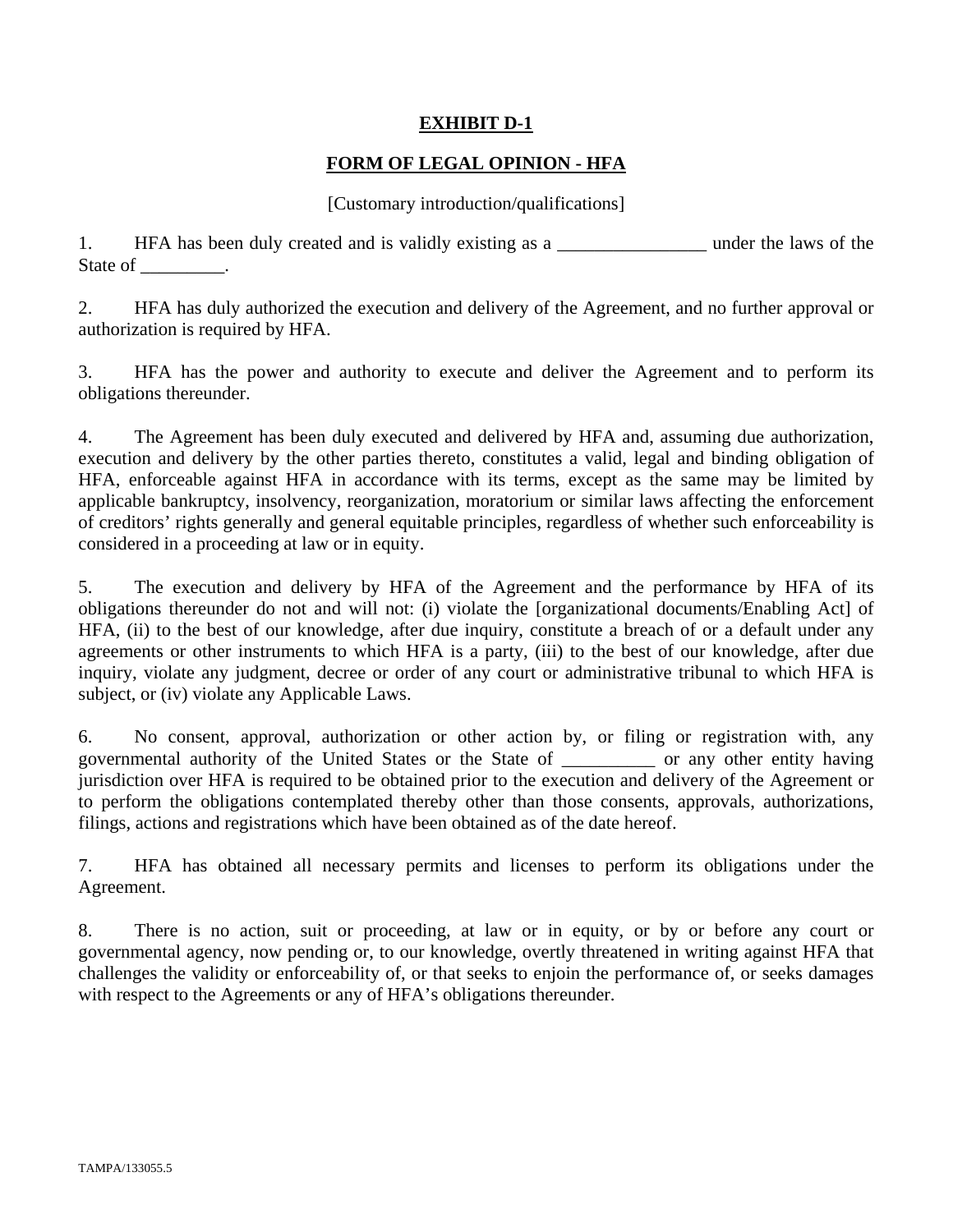# **EXHIBIT D-2**

# **FORM OF LEGAL OPINION - ELIGIBLE ENTITY**

#### [Customary introduction/qualifications]

1. Eligible Entity has been duly incorporated and is validly existing as a \_\_\_\_\_\_\_\_\_\_\_\_\_\_\_\_\_\_ and is in good standing under the laws of the State of \_\_\_\_\_\_\_\_.

2. Eligible Entity has duly authorized the execution and delivery of the Agreement and the Financial Instrument by all necessary [corporate] action, and no further approval or authorization is required by Eligible Entity.

3. Eligible Entity has the power and authority to execute and deliver the Agreement and the Financial Instrument and to perform its obligations thereunder.

4. Each of the Agreement and the Financial Instrument has been duly executed and delivered by Eligible Entity and, assuming due authorization, execution and delivery by the other parties thereto, each constitutes a valid, legal and binding obligation of Eligible Entity, enforceable against Eligible Entity in accordance with its terms, except as the same may be limited by applicable bankruptcy, insolvency, reorganization, moratorium or similar laws affecting the enforcement of creditors' rights generally and general equitable principles, regardless of whether such enforceability is considered in a proceeding at law or in equity.

5. The execution and delivery by Eligible Entity of the Agreement and the Financial Instrument and the performance by Eligible Entity of its obligations thereunder do not and will not: (i) violate the [organizational documents] of Eligible Entity, (ii) to the best of our knowledge, after due inquiry, constitute a breach of or a default under any agreements or other instruments to which Eligible Entity is a party, (iii) to the best of our knowledge, after due inquiry, violate any judgment, decree or order of any court or administrative tribunal to which Eligible Entity is subject, or (iv) violate any Applicable Laws.

6. No consent, approval, authorization or other action by, or filing or registration with, any governmental authority of the United States or the State of \_\_\_\_\_\_\_\_\_\_ or any other entity having jurisdiction over Eligible Entity is required to be obtained prior to the execution and delivery of the Agreement and the Financial Instrument or to perform the Services contemplated thereby other than those consents, approvals, authorizations, filings, actions and registrations which have been obtained as of the date hereof.

7. Eligible Entity has obtained all necessary permits and licenses to perform the Services it is obligated to perform under the Agreement.

8. There is no action, suit or proceeding, at law or in equity, or by or before any court or governmental agency, now pending or, to our knowledge, overtly threatened in writing against Eligible Entity that challenges the validity or enforceability of, or that seeks to enjoin the performance of, or seeks damages with respect to, the Agreement, the Financial Instrument or the Services.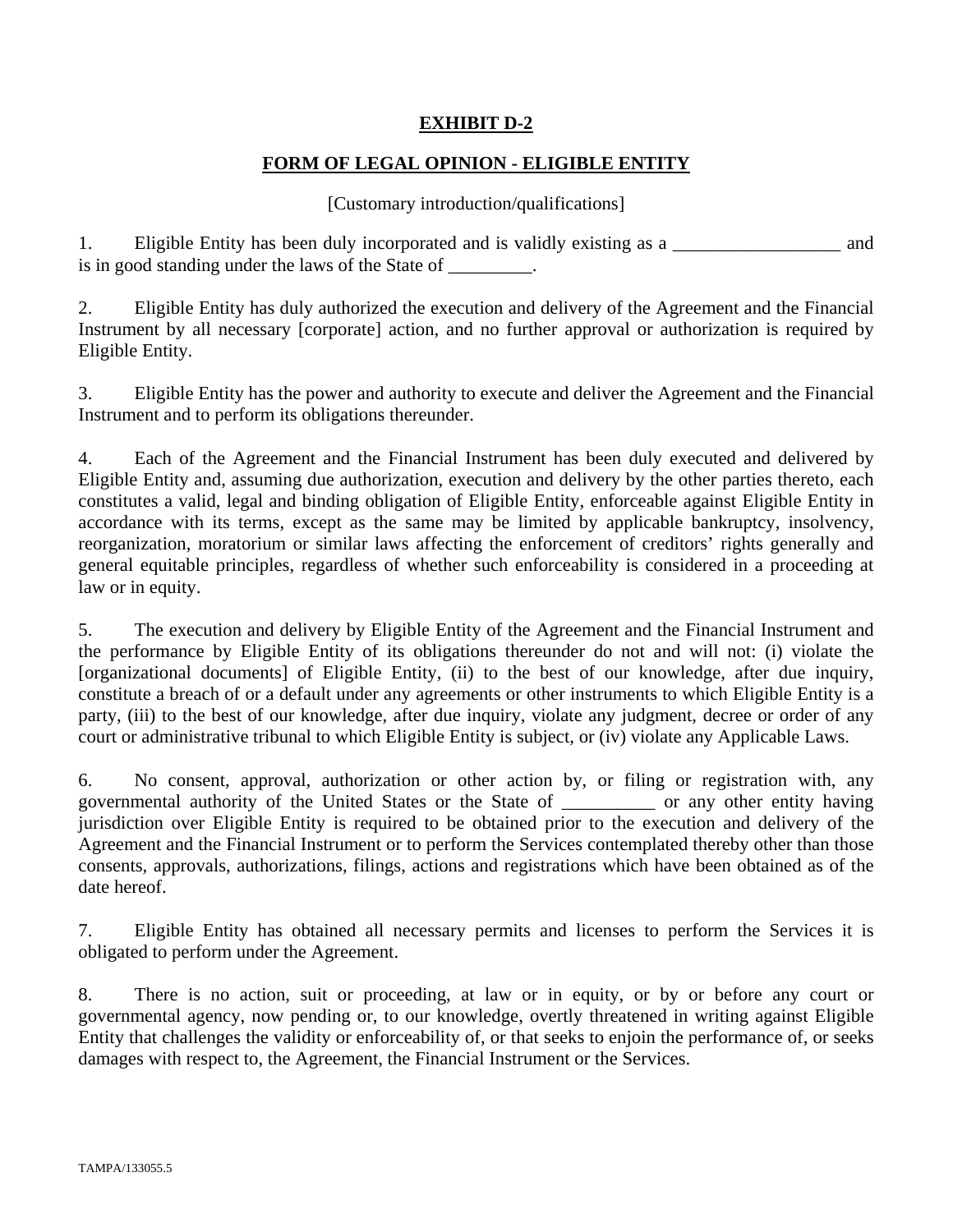#### **SCHEDULE A**

#### **BASIC INFORMATION**

Eligible Entity Information:

Name of the Eligible Entity: Illinois Housing Development Authority<sup>1</sup>

Corporate or other organizational form: a body politic and corporate under the laws of the State of Illinois, pursuant to the Illinois Housing Development Act, 20 ILCS 3805/1 et seq., as amended.

Jurisdiction of organization: Illinois

Notice Information:

HFA Information:

 $\overline{a}$ 

Name of HFA: Illinois Housing Development Authority

Organizational form: a body politic and corporate under the laws of the State of Illinois, pursuant to the Illinois Housing Development Act, 20 ILCS 3805/1 et seq., as amended.

<sup>1</sup> References in the Agreement to the term "HFA" shall mean the Illinois Housing Development Authority ("IHDA") in its capacity as an HFA as such term is used in the Agreement; references in the Agreement to the term "Eligible Entity" shall mean IHDA, in its capacity as Eligible Entity as such term is used in the Agreement.

Notwithstanding anything to the contrary in the Agreement, (A) for purposes of Section 4(G) thereof, (i) annual audited financial statements shall be due no later than one hundred eighty (180) days after the end of IHDA's fiscal year, and (ii) quarterly financial statements shall be due no later than forty-five (45) days after the end of each quarter commencing with the first full quarter ending after the Effective Date; provided that for any quarter IHDA does not prepare unaudited financial statements for its internal use, or to be sent to a third party, such quarterly unaudited financial statement shall not be required and instead IHDA shall provide to Treasury, no later than fortyfive (45) days after the end of each quarter commencing with the first full quarter ending after the Effective Date, summary expenses by category [e.g., in-take partners, IHDA specific expenses (e.g. salaries)], and last business day of the quarter's Depository Account bank statement, which information will allow Treasury to review and confirm the funds used for the Services and Permitted Expenses; (B) for purposes of Section 7 thereof, the powers and authority of IHDA shall be governed by and construed in accordance with the laws of the State of Illinois.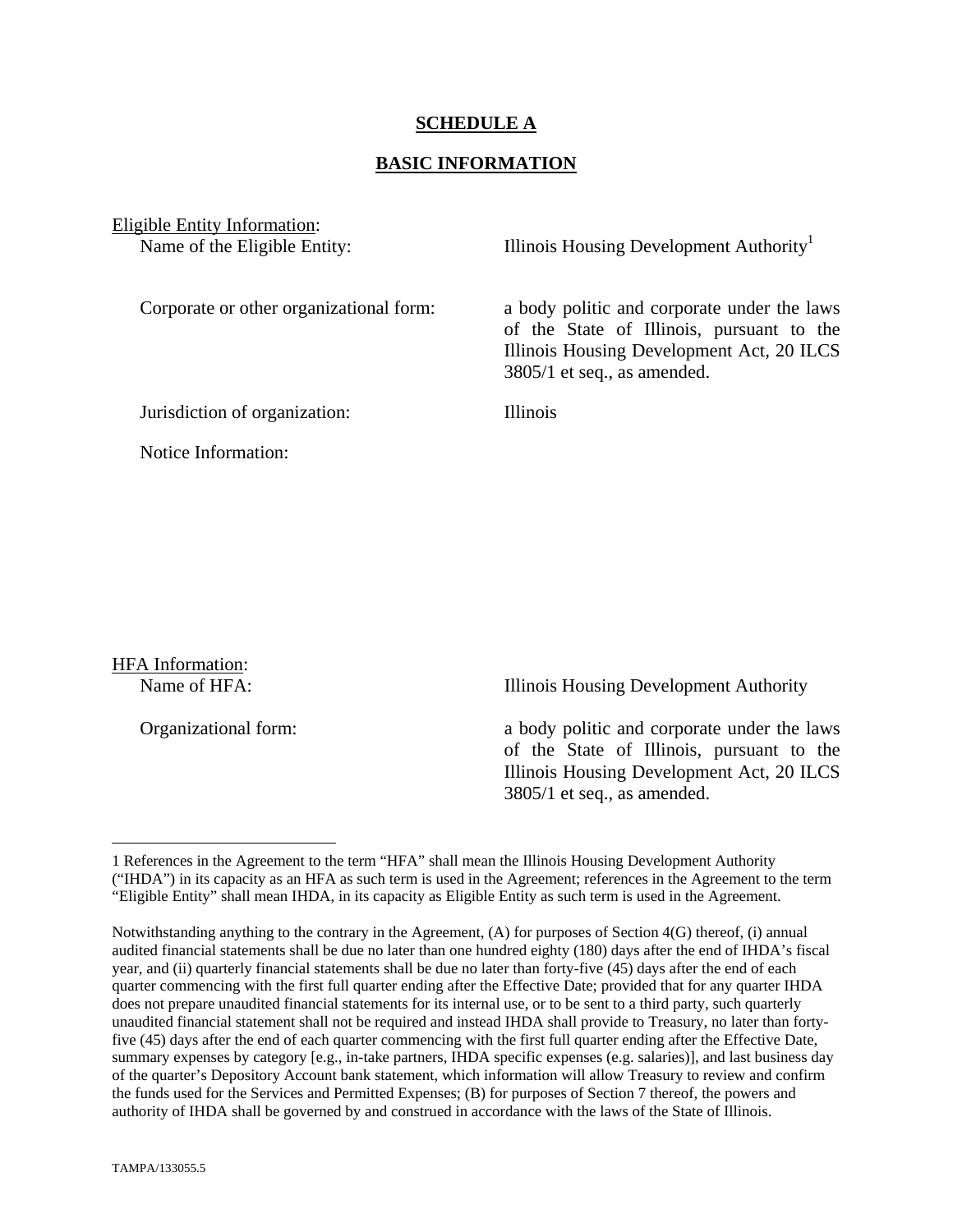Date of Application: September 1, 2010

Notice Information:

Program Participation Cap: \$166,352,726

Closing Date: September 23, 2010

|  | Eligible Entity Depository Account Information: |
|--|-------------------------------------------------|
|  |                                                 |

ligible Entity Depository Account Information: See account information set forth in the Account Control Agreement between Treasury and Eligible Entity regarding the HHF Program.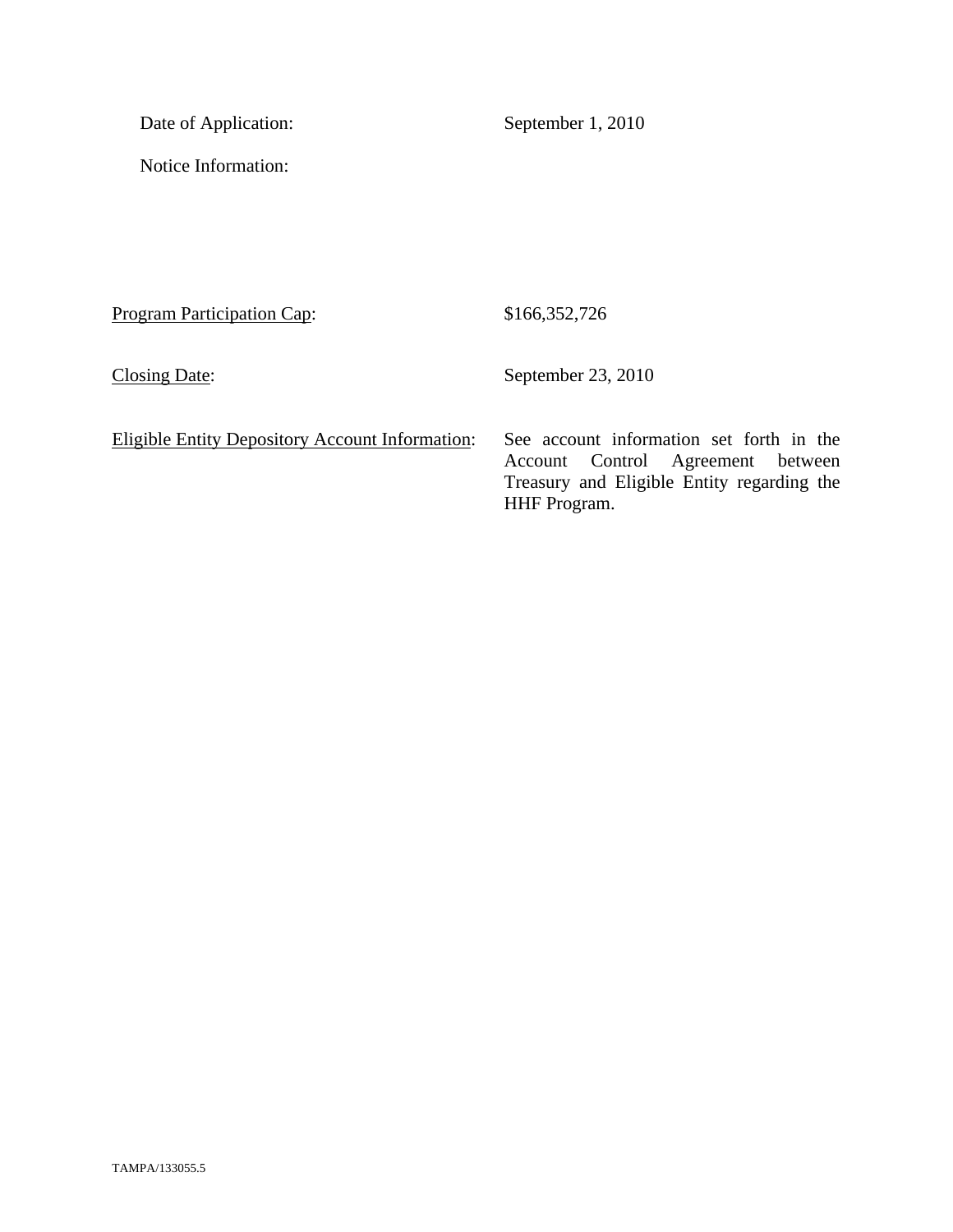#### **SCHEDULE B**

#### **SERVICE SCHEDULES**

The attached Service Schedules (numbered sequentially as Service Schedule B-1, Service Schedule B-2, et seq.) together comprise Schedule B to that certain Commitment to Purchase Financial Instrument and HFA Participation Agreement, entered into as of the Effective Date, by and among the United States Department of the Treasury and the undersigned parties.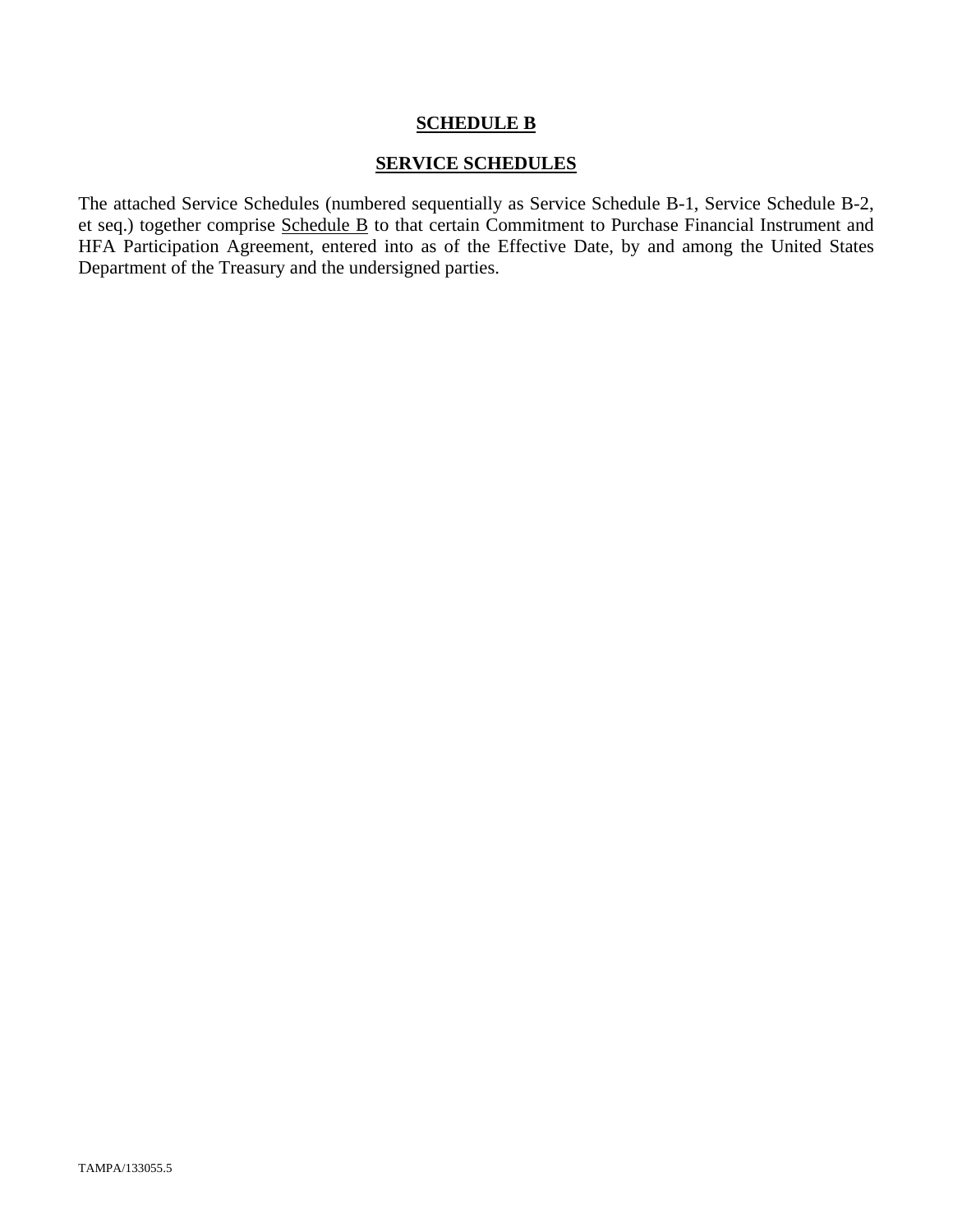# **Service Schedule B-1**

# **Illinois Housing Development Authority**

# **Hardest Hit Fund Homeowner Emergency Loan Program (HHF HELP)**

# **Summary Guidelines**

| 1. | <b>Program Overview</b>                    | Illinois' Homeowner Emergency Loan Program (HELP) will                                                                                                                                                                                                                                                                                                                                                                                                                                                                                                                                                                                                                                                                                                                                                                                                                                                                                                                                                                                                                                                                                                                                                                                                                                                                                                                                                                                                                                                                                                                                                                                                       |
|----|--------------------------------------------|--------------------------------------------------------------------------------------------------------------------------------------------------------------------------------------------------------------------------------------------------------------------------------------------------------------------------------------------------------------------------------------------------------------------------------------------------------------------------------------------------------------------------------------------------------------------------------------------------------------------------------------------------------------------------------------------------------------------------------------------------------------------------------------------------------------------------------------------------------------------------------------------------------------------------------------------------------------------------------------------------------------------------------------------------------------------------------------------------------------------------------------------------------------------------------------------------------------------------------------------------------------------------------------------------------------------------------------------------------------------------------------------------------------------------------------------------------------------------------------------------------------------------------------------------------------------------------------------------------------------------------------------------------------|
|    |                                            | assist unemployed or substantially underemployed homeowners<br>by paying their mortgage for up to 18 months while they search<br>for gainful reemployment and/or participate in job training.<br>IHDA will make full mortgage payments to the servicer on<br>behalf of the borrower while the household remains eligible for<br>assistance. While full mortgage payments are made on their<br>behalf, the borrower must contribute partial mortgage payments<br>to IHDA on a monthly basis totaling 31% of current household<br>income. A rolling 30-day average of all household wages,<br>compensation, and/or public benefits over the previous 2 months<br>is considered the current income amount. Timely partial<br>payments to IHDA are required for continued program<br>assistance.<br>After 18 months of full mortgage payments, borrowers will<br>resume making their mortgage payments independently. If<br>borrowers regain employment and earn sufficient income to<br>adequately afford their mortgage during the 18 months, one final<br>month of full mortgage payment will be made by IHDA and the<br>borrower will be exited from the program. If the household<br>maximum assistance level available is reached, IHDA will end<br>assistance.<br>Borrowers will be referred to the program through the HHF<br>HELP website and/or call center, a housing counselor, or other<br>entities. All client intakes of borrowers will be performed by<br>housing counselors or other experienced personnel selected by<br>IHDA. Counselors will provide a full application package to<br>IHDA for underwriting, processing, and final approval. |
| 2. | <b>Program Goal</b>                        | The goal of the Program is to assist unemployed or substantially<br>underemployed homeowners with interim mortgage payment<br>assistance that will allow them to pursue sustainable income and<br>homeownership through new employment or job training efforts<br>without the immediate threat of default or foreclosure.                                                                                                                                                                                                                                                                                                                                                                                                                                                                                                                                                                                                                                                                                                                                                                                                                                                                                                                                                                                                                                                                                                                                                                                                                                                                                                                                    |
| 3. | <b>Target Population /</b><br><b>Areas</b> | The Program aims to serve all areas of the State and all<br>employment sectors as the foreclosure crisis and unemployment<br>crisis in Illinois is diverse. Funds will only be available to                                                                                                                                                                                                                                                                                                                                                                                                                                                                                                                                                                                                                                                                                                                                                                                                                                                                                                                                                                                                                                                                                                                                                                                                                                                                                                                                                                                                                                                                  |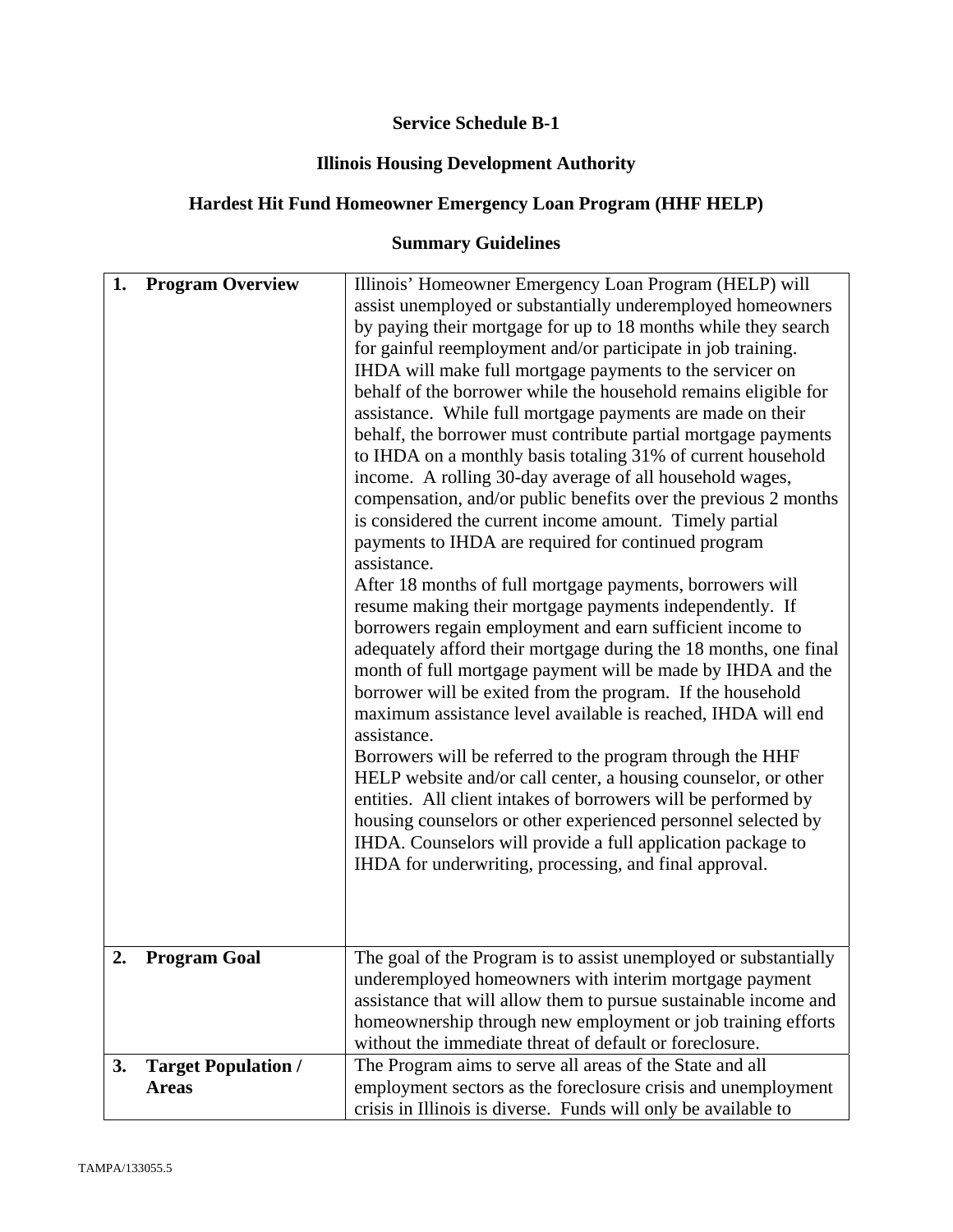| 4. | <b>Program Allocation</b><br>(Excluding<br><b>Administrative</b><br><b>Expenses</b> ) | households at or below the moderate income level for the State<br>(120% of area median, as defined by HUD).<br>The maximum levels of assistance will be higher in the hardest<br>hit Illinois counties. A "hardest hit county" exceeds the state<br>average in any of the following areas: foreclosure rate, 90-day<br>default rate, unemployment rate, or home price reduction. The<br>maximum assistance level per household in a "hardest hit<br>county" is \$25,000.<br>\$139,580,766.00                                                                                                                                                                                                                                                                                                                                                                            |
|----|---------------------------------------------------------------------------------------|-------------------------------------------------------------------------------------------------------------------------------------------------------------------------------------------------------------------------------------------------------------------------------------------------------------------------------------------------------------------------------------------------------------------------------------------------------------------------------------------------------------------------------------------------------------------------------------------------------------------------------------------------------------------------------------------------------------------------------------------------------------------------------------------------------------------------------------------------------------------------|
| 5. | <b>Borrower Eligibility</b><br><b>Criteria</b>                                        | Homeowners must meet the following Program criteria:<br>Present income at or below 120% of area median;<br>Currently unemployed or substantially underemployed<br>showing a minimum of 25% reduction in income;<br>Proof that the loss of income was involuntary (hardship<br>affidavit required);<br>Fee simple title ownership on a property not exceeding<br>four units;<br>Evidence of timely mortgage payments prior to income<br>reduction;<br>Mortgage delinquency not to exceed 6 months;<br>Present home mortgage payments (including escrow<br>amounts, if any) above 31% of monthly income;<br>Maximum of 3 months housing payments in available<br>liquid assets (excluding retirement);<br>Homeowner must make timely partial<br>mortgage<br>payments; and<br>Homeowner must actively pursue reemployment or job<br>training during the assistance period. |
| 6. | <b>Property / Loan</b><br><b>Eligibility Criteria</b>                                 | Properties must be owner-occupied and the household must not<br>have an active mortgage on any other residential property.<br>Eligible property can include single-family homes, detached or<br>attached houses, town homes, condos, mobile homes on<br>permanent foundations recorded as real property, and owner-<br>occupied two, three, and four flats.<br>Loan criteria includes:<br>Homeowners can have a maximum present mortgage<br>amount of \$500,000<br>Homeowners must carry a fixed rate mortgage or an<br>adjustable rate mortgage with a rate fixed during the<br>program assistance term                                                                                                                                                                                                                                                                |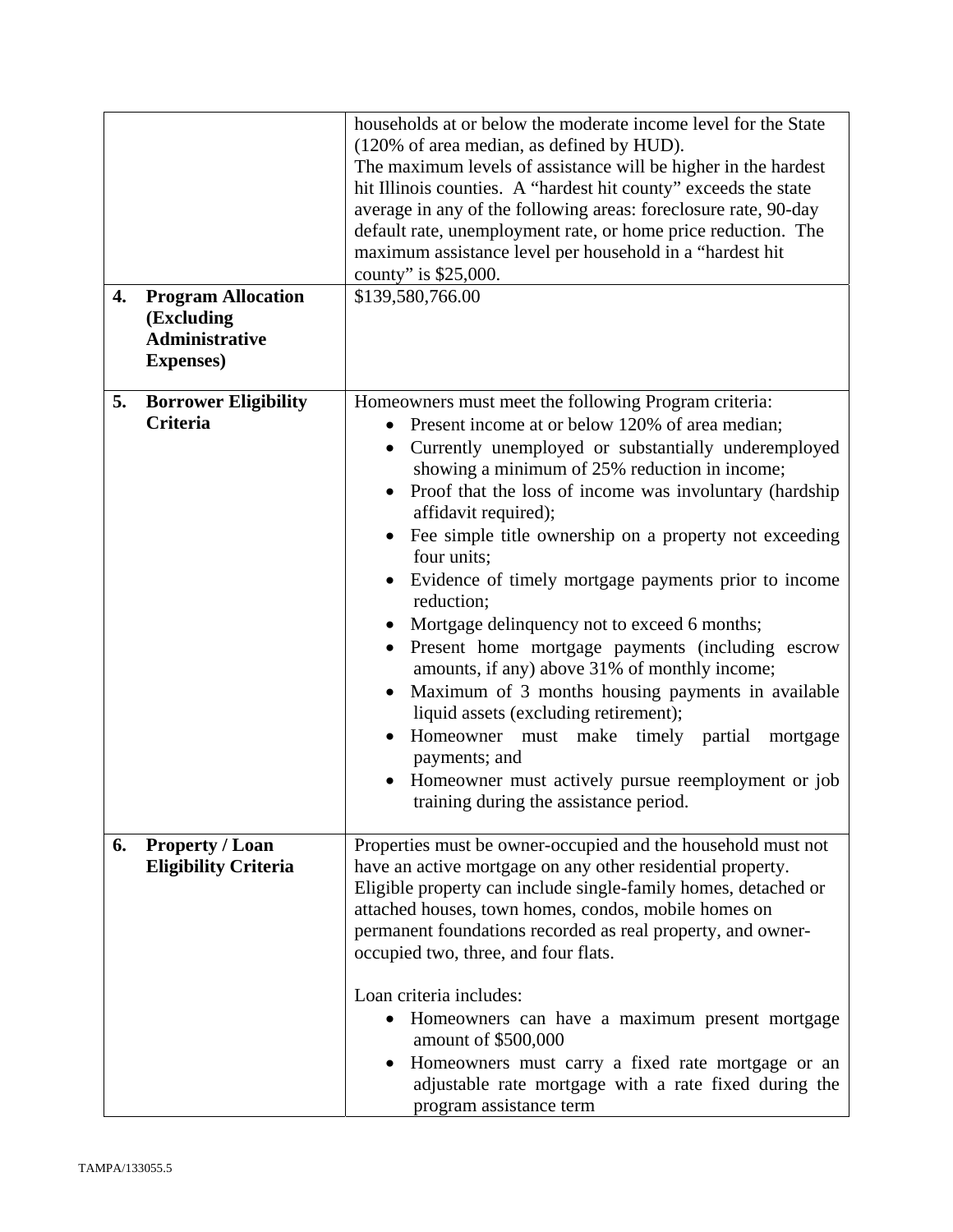| 7. | <b>Program Exclusions</b>                                     | Homeowners with present mortgage payments (including<br>escrow amounts, if any) payments less than 31% of current<br>household income are ineligible. Homeowners with interest-<br>only or negative amortization mortgages are ineligible.<br>N <sub>0</sub><br>assistance will be provided for second mortgages of any kind.<br>Any applicant unable to substantiate past and current income or<br>failing to provide required program documentation as requested<br>is not eligible.                                                                                                                                                                                                             |
|----|---------------------------------------------------------------|----------------------------------------------------------------------------------------------------------------------------------------------------------------------------------------------------------------------------------------------------------------------------------------------------------------------------------------------------------------------------------------------------------------------------------------------------------------------------------------------------------------------------------------------------------------------------------------------------------------------------------------------------------------------------------------------------|
| 8. | <b>Structure of Assistance</b>                                | Assistance will be in the form of a non-recourse, non-<br>amortizing, zero-percent interest, ten-year loan secured by the<br>property. The loan will be recorded as a subordinate lien and<br>will only be repaid if net equity proceeds exist in the event of<br>sale or refinance. Following the first five years, the loan will be<br>forgiven on a monthly basis for the remaining five-year term.<br>Any loan repayments will be funneled back into the program<br>and used to provide additional assistance to eligible<br>homeowners until the conclusion of the program on December<br>31, 2017. After December 31, 2017, any remaining or returned<br>funds will be returned to Treasury. |
| 9. | <b>Per Household</b><br><b>Assistance</b>                     | The maximum amount of assistance per homeowner is \$25,000<br>in Illinois' hardest hit counties as defined in Section 3 above.<br>The maximum assistance level in all other counties is \$20,000.                                                                                                                                                                                                                                                                                                                                                                                                                                                                                                  |
|    | 10. Duration of Assistance                                    | Homeowners can receive assistance for a maximum of 18<br>months. Upon expending the maximum amount per household,<br>assistance will terminate. If the homeowner is gainfully re-<br>employed during the program, the following month's mortgage<br>payment will conclude the assistance term for the homeowner.<br>Gainfully re-employed will be defined as earning 75% or more<br>of income prior to unemployment or substantial<br>underemployment. Failure to make the partial monthly<br>mortgage payment or any violation of program terms will<br>terminate the homeowner's assistance.                                                                                                     |
|    | 11. Estimated Number of<br>Participating<br><b>Households</b> | IHDA anticipates that 7,500 to 10,000 households will be<br>assisted through the HHF HELP Program.                                                                                                                                                                                                                                                                                                                                                                                                                                                                                                                                                                                                 |
|    | 12. Program Inception /<br><b>Duration</b>                    | It is estimated that the Pilot/Readiness Test Program will begin<br>approximately 120 -150 days after approval by Treasury.                                                                                                                                                                                                                                                                                                                                                                                                                                                                                                                                                                        |
|    |                                                               | The Statewide Program launch will begin approximately $90 -$<br>120 days post-Pilot/Readiness Test Program launch.                                                                                                                                                                                                                                                                                                                                                                                                                                                                                                                                                                                 |
|    |                                                               | Funds will likely be utilized within a 3-year period due to<br>massive statewide demand, but returns to the fund may extend<br>availability of funds in the program.                                                                                                                                                                                                                                                                                                                                                                                                                                                                                                                               |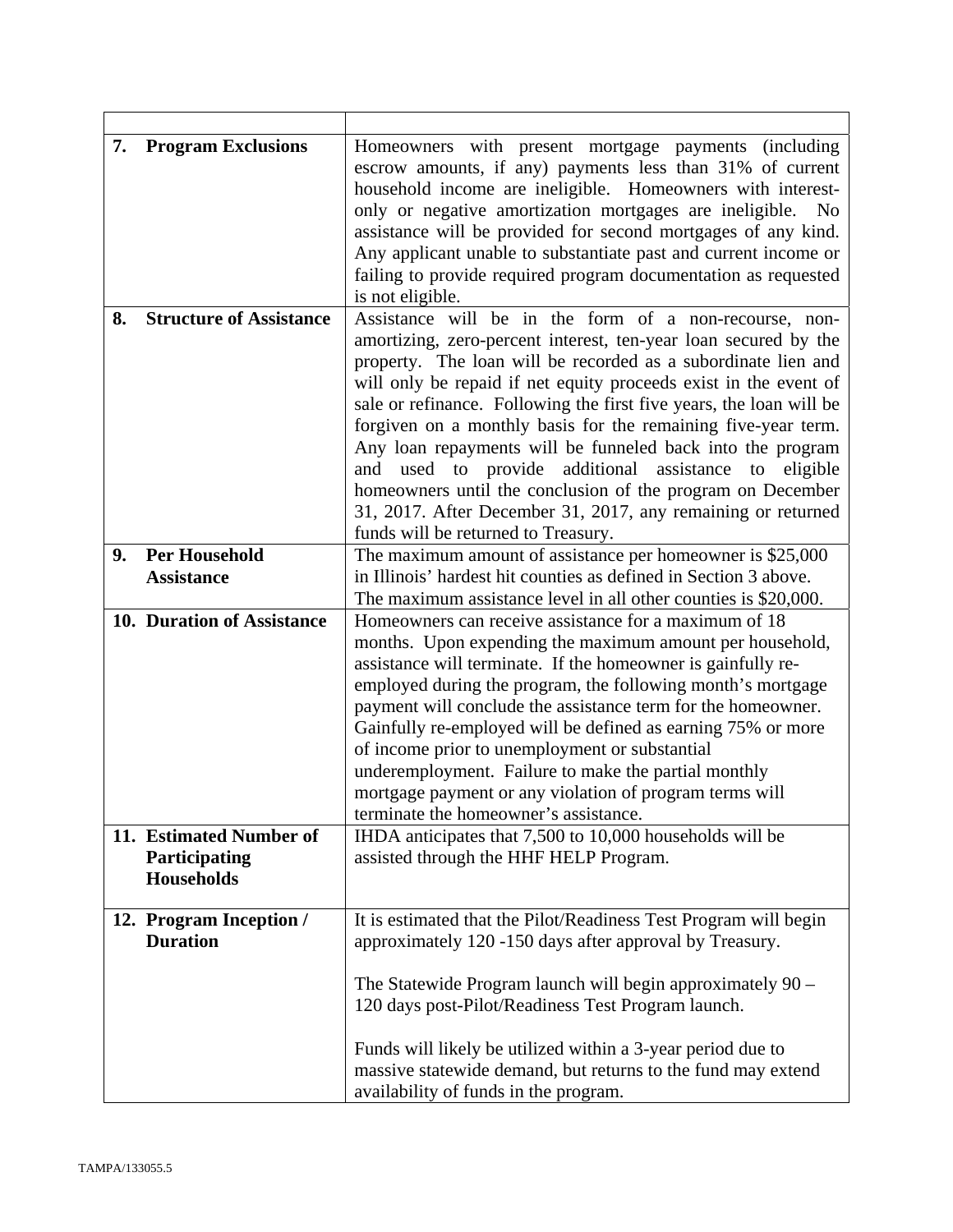| 13. Program Interactions<br>with Other HFA<br><b>Programs</b>           | Households served under the National Foreclosure Mitigation<br>Counseling (NFMC) Program may also be reviewed for HHF<br>HELP eligibility.                                                                                                                                                                                                                                                                        |
|-------------------------------------------------------------------------|-------------------------------------------------------------------------------------------------------------------------------------------------------------------------------------------------------------------------------------------------------------------------------------------------------------------------------------------------------------------------------------------------------------------|
| 14. Program Interactions<br>with HAMP                                   | Clients denied for a HAMP modification may be eligible for<br>assistance through this program. Counselors evaluating<br>eligibility for clients will also review for possible HAMP<br>eligibility. Clients eligible for forbearance under the HAMP<br>Unemployment Program may be eligible for assistance through<br>HHF HELP. HHF HELP may precede, follow, or run<br>concurrently with the HAMP UP forbearance. |
| 15. Program Leverage with<br><b>Other Financial</b><br><b>Resources</b> | The Program requires no financial contribution from servicers or<br>lenders, but they will be encouraged to waive fees as the HHF<br>HELP Program provides direct benefit to their loan portfolio.<br>IHDA will work to collaborate with servicers and lenders to<br>effectively manage payments and information of the borrowers.                                                                                |
| 16. Qualify as an<br><b>Unemployment</b><br>Program                     | $\boxtimes$ Yes<br>$\Box$ No                                                                                                                                                                                                                                                                                                                                                                                      |